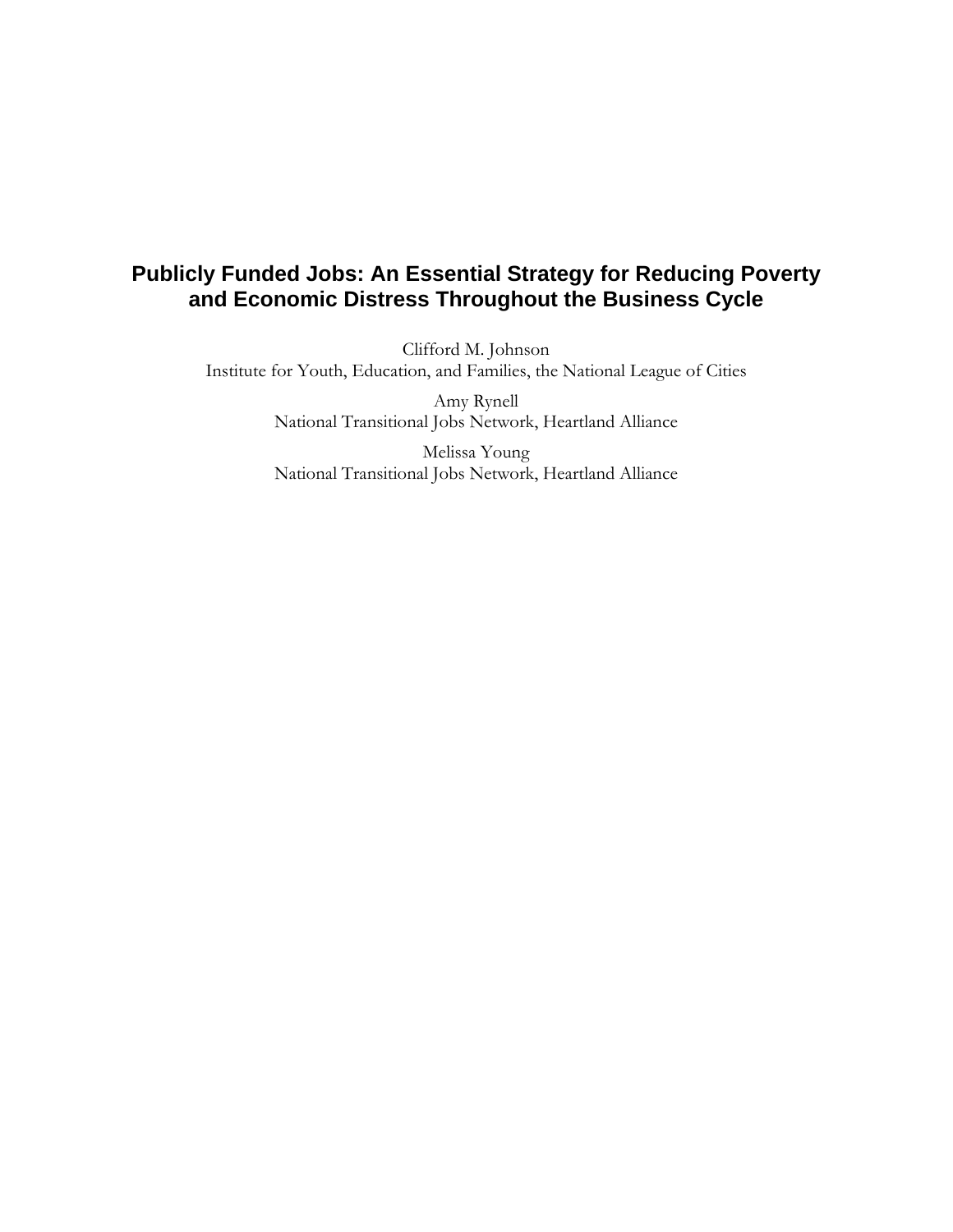Copyright © March 2010. The Urban Institute. Permission is granted for reproduction of this file, with attribution to the Urban Institute.

The Urban Institute is a nonprofit, nonpartisan policy research and educational organization that examines the social, economic, and governance problems facing the nation. The views expressed are those of the authors and should not be attributed to the Urban Institute, its trustees, or its funders.

This paper reflects the views of the authors and does not necessarily represent the policy positions of their respective organizations.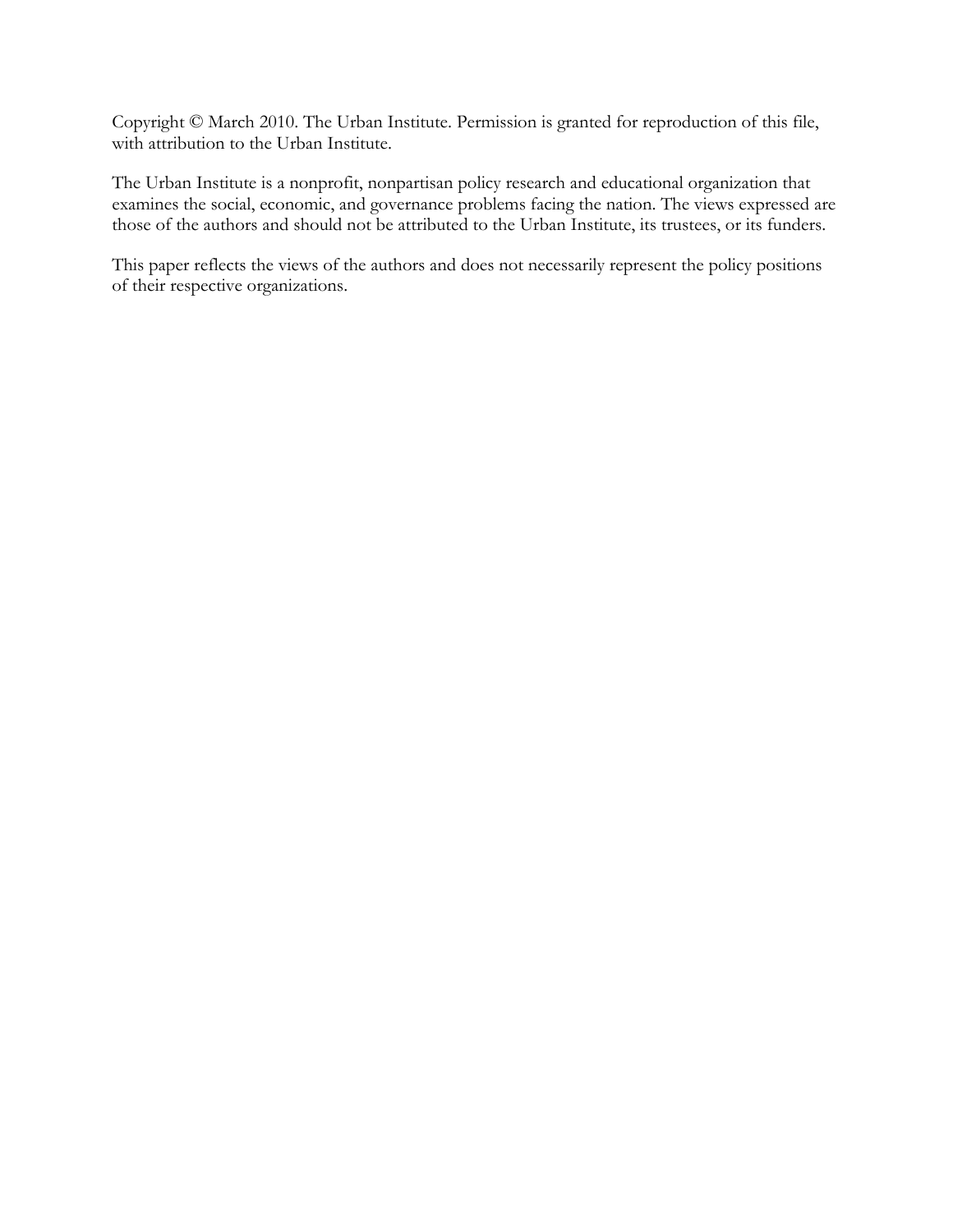# **Contents**

| Introduction                                                                      | $\overline{4}$ |
|-----------------------------------------------------------------------------------|----------------|
| The Urgent Need for Publicly Funded Jobs                                          | $\overline{4}$ |
| Key Elements of Federal Job Creation Initiative                                   | 6              |
| "Fast-Track" Implementation during the Program's First Year                       | $\overline{7}$ |
| A More Comprehensive, Longer-Term Second Phase                                    | $\overline{7}$ |
| Preventing Substitution or Displacement of Current Employees                      | 9              |
| Additional Opportunities to Build Transitional Jobs Capacity with Federal Support | 10             |
| FY2010 Transitional Jobs Appropriation within the Department of Labor Budget      | 10             |
| Inclusion of TJ Provisions in TANF Reauthorization                                | 11             |
| Inclusion of TJ Provisions in WIA Reauthorization                                 | 12             |
| Expanded TJ Use for Ex-offenders in Reentry Initiatives                           | 13             |
| Research Evidence to Support PSE and TJ Investments                               | 14             |
| ARRA: Early Lessons Learned about Job Creation                                    | 16             |
| Conclusion                                                                        | 18             |
| References                                                                        | 19             |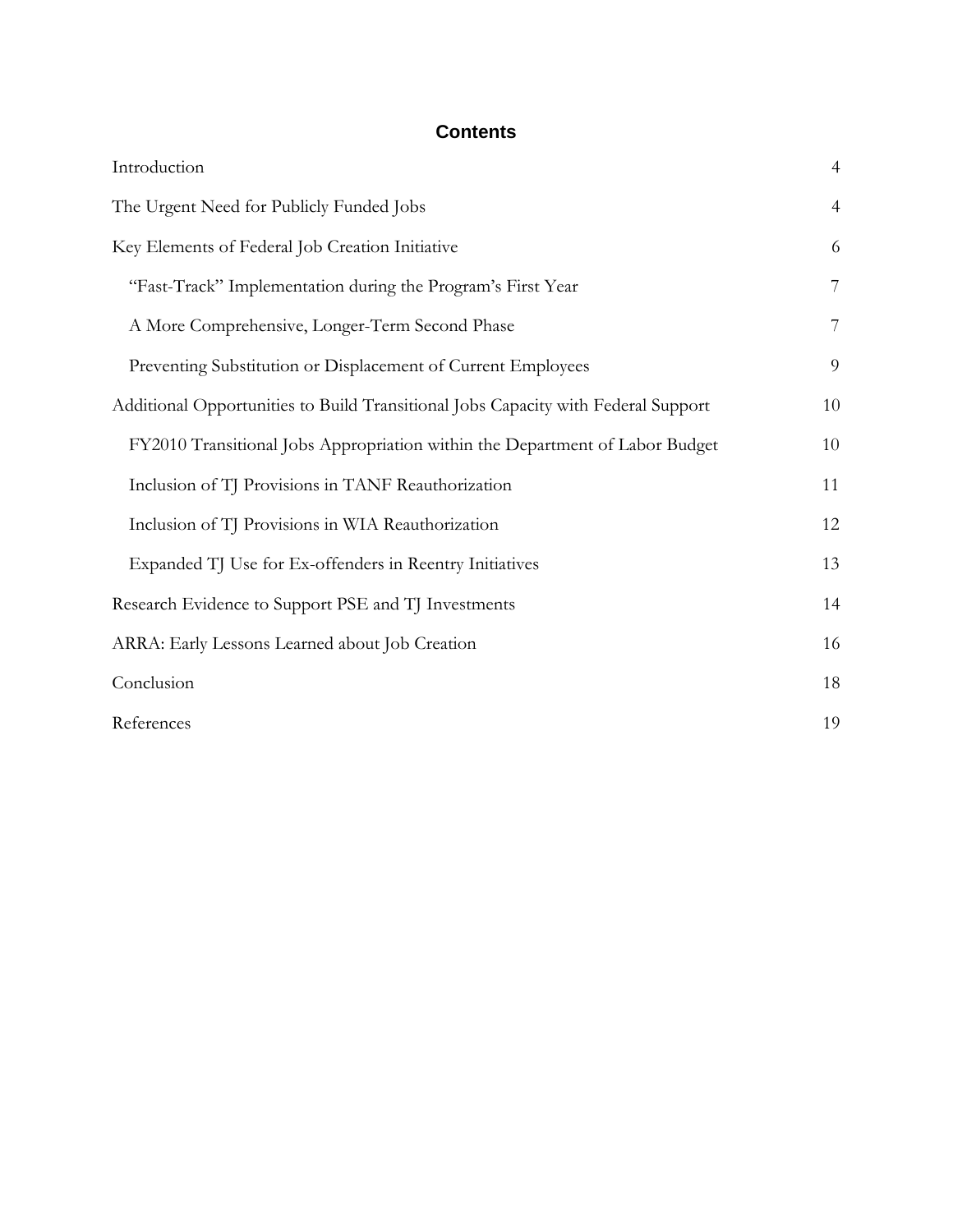### **Introduction**

<span id="page-3-0"></span>The need for direct public job creation efforts is greater today than at any time during the past seven decades. With a national unemployment rate that recently exceeded 10 percent and severe economic distress in hard-hit communities and population groups, a new federal initiative that puts jobless individuals immediately to work must be a central element of any strategy for restoring economic growth and responding to pressing human needs in 2010 and beyond. Public service employment (PSE) and transitional jobs (TJ) programs that use time-limited, paid work as the centerpiece of efforts to assist the unemployed offer tested and urgently needed models for combating the current recession and advancing longer-term workforce development goals.

The absence of recent experience and a corresponding program infrastructure to support the large-scale creation of publicly funded jobs presents daunting challenges, particularly in light of the rapid implementation necessary to improve employment conditions over the next year. Nonetheless, the history of federal job creation programs since the 1930s suggests that these challenges are not insurmountable. In many respects, the reluctance of key policymakers to launch a new PSE program this past year was rooted in a fundamental misreading of past research. Past experience provides ample evidence that public job creation can be undertaken quickly and effectively, with acceptable costs, manageable levels of substitution or displacement, and clear benefits to participants and their communities (Briggs 1981).

This paper makes the case for a multiphase approach to public job creation, beginning in early 2010 with "fast-track" efforts to support specific PSE projects launched by local governments and developing in 2011 and succeeding years into a more sophisticated strategy for combining publicly funded jobs with education or training for individuals facing major barriers to labor market entry. Innovative TJ programs now operating throughout the nation can provide key building blocks for, and guide the development of, a permanent public job creation program, one that can respond to changing economic circumstances while addressing the serious employment problems that persist throughout the business cycle.

To quickly ramp up program capacity and develop program infrastructure across the nation, a coherent federal strategy and focused investment are needed. In addition, to avoid a repeat of the current policy conundrum in future economic downturns (i.e., limited program capacity or infrastructure at times of greatest need), the policy goal should be to create a permanent PSE program that responds to changing needs across the business cycle. During recessionary periods, the program would play a countercyclical role. As labor markets tighten during periods of recovery, the program would support transitional jobs with a greater focus on hard-to-employ individuals who would otherwise be shut out of the labor market and have a goal of placing participants as soon as possible into unsubsidized employment. Appropriations levels for the public job creation initiative could be adjusted annually in response to changing levels of need, but it is essential that a program authorization and some local capacity remain in place over time.

#### **The Urgent Need for Publicly Funded Jobs**

The need for direct public job creation efforts is greater today than at any time during the past seven decades. Despite the tempering effects of the American Recovery and Reinvestment Act of 2009 (ARRA), unemployment remains staggeringly high and is projected to remain above 8 percent over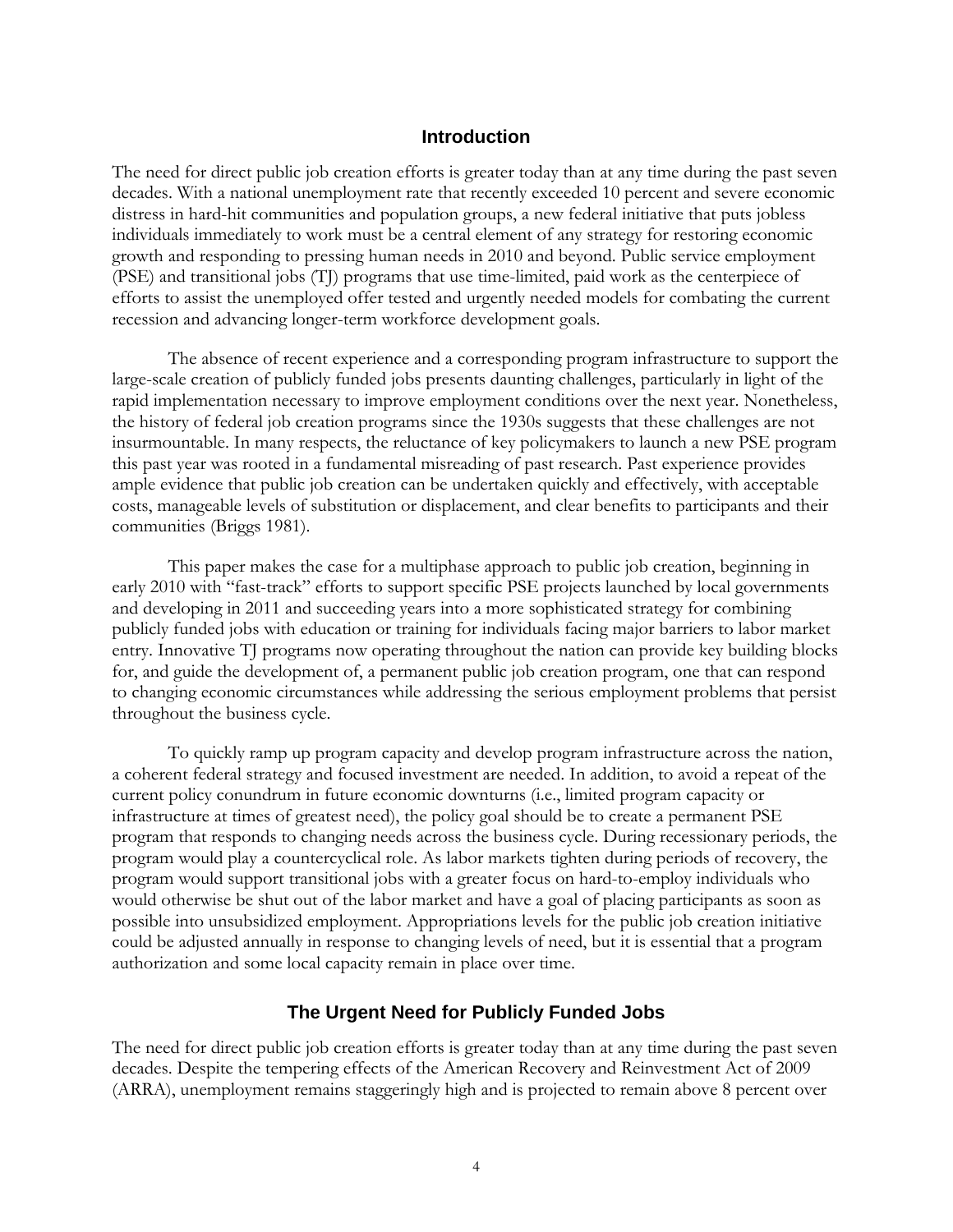the next two years (Mishel et al. 2009). At the start of the recession in December 2007, the number of unemployed persons was 7.5 million, and the unemployment rate was 4.9 percent. As of November 2009, 15.4 million people were unemployed, the unemployment rate was 10 percent, and 9.2 million workers were working part time even though they wanted to work full time.<sup>[1](#page-20-0)</sup> As bleak as they are, these unemployment rates do not reflect the whole of unemployment experienced by discouraged and disadvantaged workers, particularly those with limited work experience who want to work but have not succeeded. Many of these potential workers were unemployed even before the recession began, facing barriers to employment and having few avenues to address them. Without targeted interventions their employment outlook remains particularly dismal.

During this economic downturn, individuals with little or no work experience and with barriers to employment are among the hardest hit. Millions of Americans need assistance to succeed in employment. Numerous studies have documented the negative relationship between having multiple barriers and access to or success in employment (Danziger et al. 2000; Goldberg 2002; Olson and Pavetti 1996; Rangarajan and Johnson 2002; Taylor and Barusch 2004). These challenges include having little or no work experience; lack of basic skills, particularly in literacy and numeracy; lack of a high school degree; having a criminal record or a disability; and workplace and social skills deficits that impede success at work. The number of Americans that face these and other barriers to employment is alarming:

- In the past year, approximately 1.7 millions families a month received Temporary Assistance for Needy Families, or TANF.<sup>[2](#page-20-1)</sup> An extensive body of research suggests that the heads of household in these families often have serious barriers to employment that may limit their ability to meet program requirements. Nationally, this has resulted in about 20 percent of those who leave TANF being disconnected from work or welfare (Blank and Kovak 2008).
- The majority of the almost 650,000 people that return to American communities each year from incarceration<sup>[3](#page-20-1)</sup> face barriers to work due to their spotty work histories and criminal records. Without viable employment, the likelihood that they will return to prison skyrockets. In addition, the effects of reincarceration on the 1.7 million children who have an incarcerated parent can be economically and socially devastating for generations (Schirmer, Nellis, and Mauer 2009).

Absent effective interventions, these groups will continue to face high unemployment, poverty, and hardship. Prolonged unemployment is associated with rising crime (Winter-Ebmer and Raphael 1999), lost productivity in communities, poorer physical and psychological health among potential workers (Banks 1995; Frese and Mohn 1987; Warr and Jackson 1985), and families feeling the strains of poverty and hardship for generations. As a result, many communities experience high corrections costs, health care costs, and need for costly social interventions.

Public service employment and transitional jobs programs offer tested and urgently needed models for combating the current recession and advancing longer-term workforce development goals. Both use time-limited, paid work as the centerpiece of efforts to assist the unemployed. PSE programs typically seek to provide immediate work opportunities for the unemployed with some preference for the long-term jobless and those with low incomes, while TJ programs wrap employment and support services around the subsidized job and focus more specifically on people with significant barriers to employment.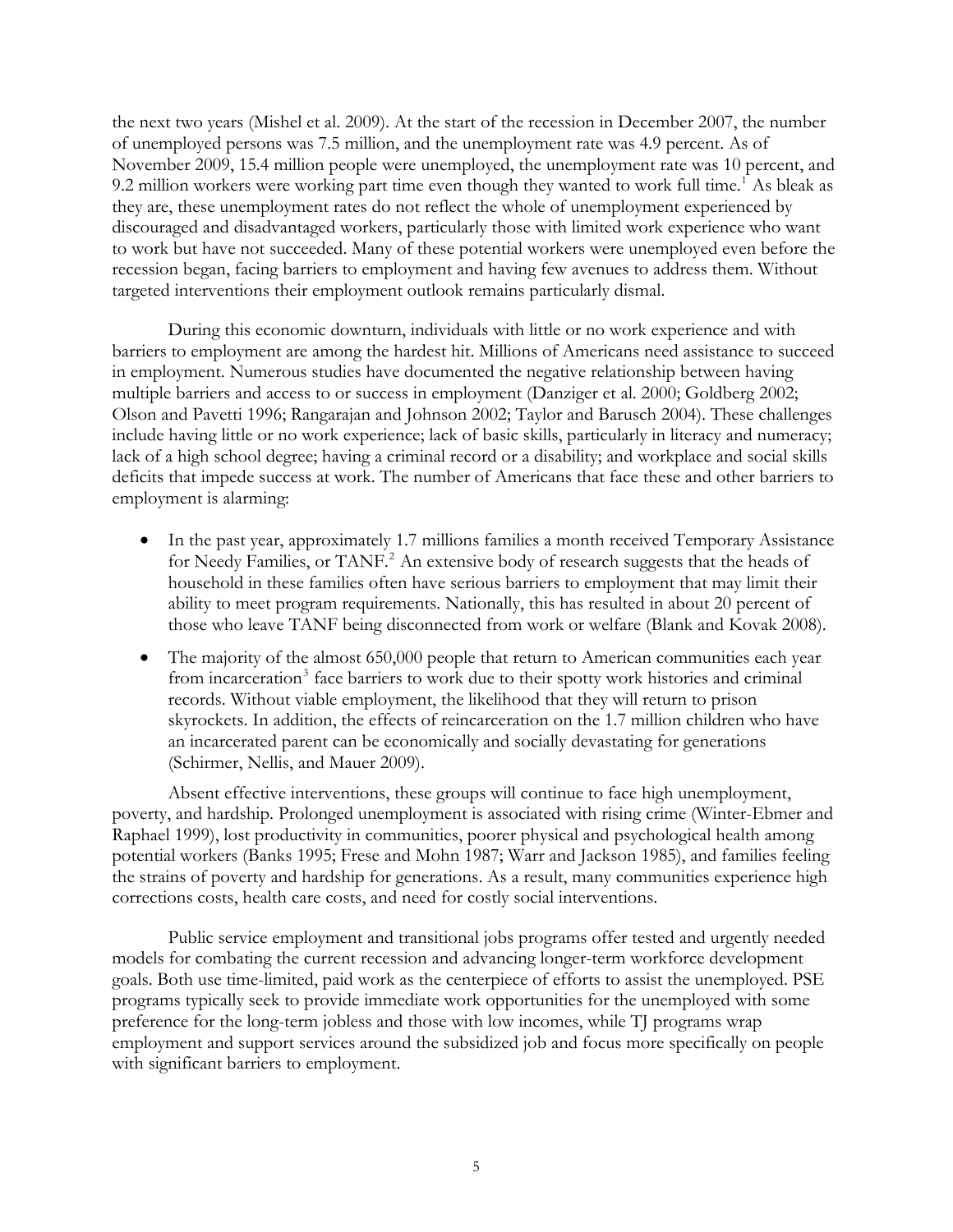<span id="page-5-0"></span>Through the American Recovery and Reinvestment Act (ARRA), the Obama administration and Congress have responded to the rapid and extraordinarily severe loss of jobs in creative and important ways. In addition to intergovernmental fiscal relief directed primarily to state governments and school districts, ARRA uses existing funding authorizations and program structures to boost employment levels while also advancing longer-term policy goals in such areas as transportation infrastructure and energy efficiency. While some publicly funded jobs are created directly under ARRA through the summer youth employment initiative and the TANF Emergency Fund, these limited efforts respond to only a fraction of the overall need. As job creation discussions begin anew in Congress, an opportunity exists to launch a multiphase public job creation initiative with immediate countercyclical and long-term counter-structural impacts.

#### **Key Elements of Federal Job Creation Initiative**

The case for an ongoing federal commitment to public job creation is analogous in many respects to the rationale for a national system of emergency preparedness and disaster relief. While we never know when or where a hurricane, tornado, flood, or act of terrorism might occur, a decision to leave the nation unprepared to respond to such events would be unthinkable. Even the egregious shortcomings of federal and state responses to Hurricane Katrina, while evoking sharp cries for reform, did not cause the federal government to abandon this basic role and responsibility. Similarly, although economists remain unable to predict the timing or geography of future recessions, it is known with great certainty that periodic economic downturns will cause widespread joblessness and human suffering. In the absence of a permanent infrastructure to support the effective use of publicly funded jobs, however, America enters each new unemployment crisis unprepared to respond quickly and far less able to rely upon PSE programs as arguably the most direct strategy for narrowing the jobs deficit. Since the late 1970s, federal policy quite simply has failed to create a foundation for prudent state and local planning in anticipation of the next trough in the business cycle.

The key elements of a federal policy to support public job creation are easily identified. One strong example of how a large-scale PSE initiative could be structured as an essential complement to state and local fiscal relief is provided in a proposal jointly developed by the Center for Community Change, Economic Policy Institute, Service Employees International Union, and National League of Cities (Savner 2009). Under that proposal, the federal government would distribute funds primarily to instrumentalities of local governments based on a formula modeled on that used in the Community Development Block Grant (CDBG) program. Key factors in this modified CDBG formula would include each jurisdiction's relative share of substantial unemployment (in excess of 6.5 percent), poverty, and population. Half of the available funds would be allocated among eligible metropolitan cities and counties (referred to as entitlement communities under CDBG) and another 25 percent would be allocated among the states for grants to non-entitlement communities (e.g., cities with populations of less than 50,000 and rural areas). The remaining 25 percent would be distributed on a formula basis to states specifically for creating jobs related to the provision of human services commonly provided by or financed through state governments.

Under this joint proposal, individuals eligible to participate in the PSE program would include those who either have been unemployed for at least 30 days and reside in a low-income household (e.g., eligible for SNAP/food stamps or under the Worker Opportunity Tax Credit) *or* have been unemployed for at least 12 weeks (without regard to household income). Local governments would be required to ensure that at least 35–40 percent of those hired under the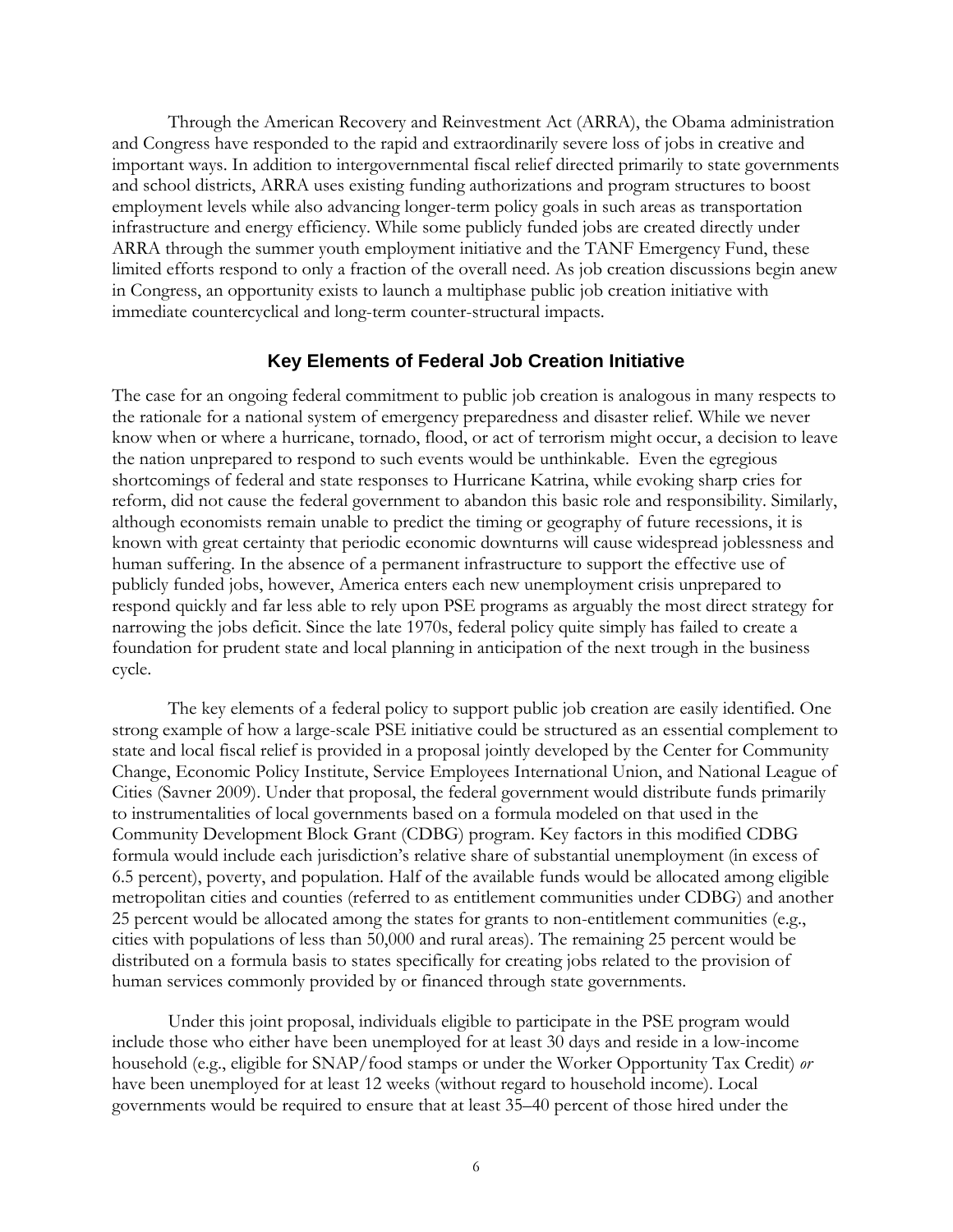<span id="page-6-0"></span>program are from low-income households. Eligibility provisions along these lines offer a reasonable balance in response to competing goals of reaching households with the greatest financial needs and extending new employment opportunities to diverse segments of the long-term unemployed.

## *"Fast-Track" Implementation during the Program's First Year*

Recognizing that the effectiveness of a new PSE program as a countercyclical measure depends on speedy implementation, local governments receiving federal funds under the program would be granted "fast-track" authority to designate a local agency responsible for administering the program and hire unemployed residents in positions that are clearly designed to advance national priorities and generate important public benefits. Local hiring in this fast-track component of the program would begin immediately upon the release of federal funds and continue through the end of the first full year of implementation. At the same time, local governments (in consultation with Workforce Investment Boards and local TANF agencies) would undertake planning activities for a second and more comprehensive phase of the PSE initiative.

This fast-track authority should be carefully delineated to prevent abuses and limited to a modest number of discrete activities with high potential impact in terms of community benefit and aggregate job creation. While the possibilities for legislatively sanctioned work activities during the first year of implementation are numerous, promising options include these five:

- 1. paint and repair schools, community centers, and libraries;
- 2. clean up abandoned and vacant properties to alleviate blight in distressed and foreclosureaffected neighborhoods;
- 3. expand emergency food programs through increased outreach and enhanced staffing levels to reduce hunger and promote family stability;
- 4. augment staffing in Head Start, child care, and other early childhood education programs to promote school readiness and early literacy; and
- 5. renovate and enhance maintenance of parks, playgrounds, and other public spaces.

In each instance, the U.S. Department of Labor could provide additional guidance to municipal, county, and state governments as necessary regarding permissible PSE placements in each of the above categories. However, local officials would be explicitly authorized to proceed quickly and could be expected to create between 200,000 and 400,000 temporary, publicly funded jobs within the first three to four months of program implementation under these circumstances.

# *A More Comprehensive, Longer-Term Second Phase*

While the current levels of joblessness demand urgent federal action, unemployment rates across the nation are likely to remain at levels typically associated a deep recession for years to come. For this reason, the fast-track component of PSE implementation should be followed by a second phase grounded in more extensive local planning and program development. In this second phase, local officials would have the opportunity to develop a broader array of work projects or activities (see box for a detailed list of possibilities) and build stronger links between PSE placements and education, training, or other workforce development services. They would also be required to design and implement a more comprehensive set of policies and procedures for recruiting and screening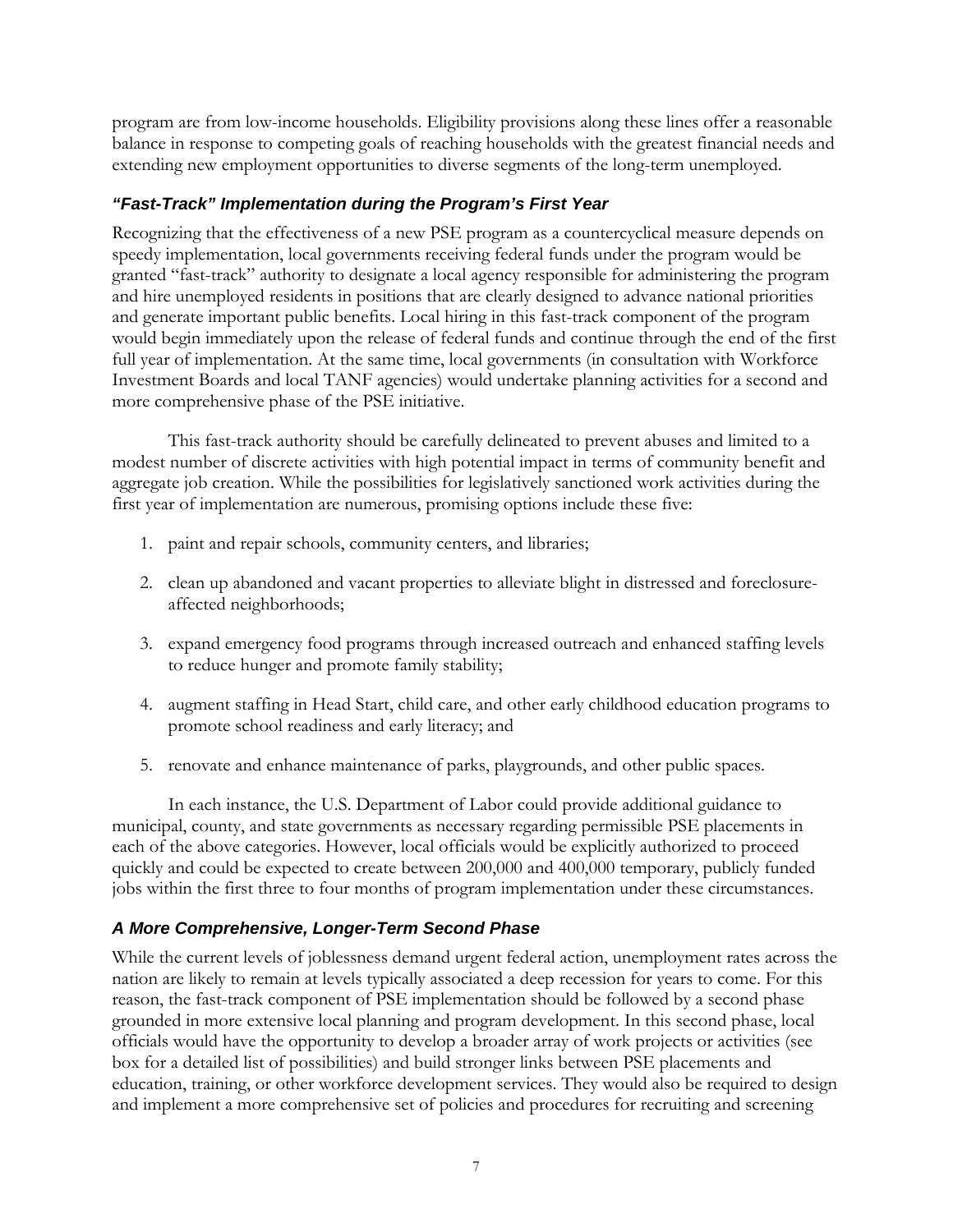applicants, matching job seekers and PSE positions based upon skills and jobs requirements, soliciting community input regarding program elements, and collecting data on program participation and outcomes.

## **Potential Work Activities for Second Phase of PSE Implementation**

*Neighborhood/community improvement:* Maintenance, repair, and minor renovation of public facilities and neighborhood buildings in which public programs operate; improvement and maintenance of parks, waterways, and other public spaces; code enforcement, graffiti removal, and property maintenance to prevent or alleviate blight, including foreclosed properties.

*Child health and development:* Lead paint abatement and prevention programs; staff support for child care, preschool, and Head Start centers; outreach for immunizations to protect against pneumonia and childhood diseases; access to and coordination of school-based services, including as part of efforts to create community schools; staff support for teachers and afterschool providers; access to and provision of prenatal care; early intervention services; afterschool programming; summer food programs; special education and developmental disability programs; and community-based services to runaway and homeless youth.

*Access to public benefits:* Outreach and preliminary eligibility screening for EITC, SNAP, Medicaid/CHIP, LIHEAP, child care assistance, and other public benefits; maintenance or restoration of services provided by public utilities; and restoration or expansion of adult day care or home health/homemaker services and of services in public libraries, community-based health clinics, and mental health centers.

*Public safety and transportation:* Promotion of safe routes to school; mentoring of children or adolescents in violence and gang prevention initiatives; street outreach to prevent youth or gang violence; provision of transportation services for the disabled; and maintenance or expansion of transit services.

*Energy conservation and environmental protection*: Home energy audits and low-cost weatherization; trail construction and maintenance; flood prevention and stream restoration; outreach and education to reduce non-point pollution runoff; and installation of high-efficiency lighting.

Combinations of paid work, through a PSE position or transitional job, and workforce development activities seem particularly promising for individuals facing substantial barriers to employment. The range of relevant options include remedial education, basic literacy, or English as a second language programs, and specific certification or training that builds occupational skills in fields with anticipated job growth or demand. Training efforts could also use existing labormanagement partnerships and on-the-job training models to help workers move into familysustaining jobs, thereby creating more entry-level openings for new employees.

Assuming that the nascent economic recovery is sustained and as jobless rates gradually fall to levels traditionally associated with periods of strong economic growth, the focus of federal investments in publicly funded jobs should shift from PSE placements to transitional jobs models. This adjustment in response to changing economic conditions would include increased targeting to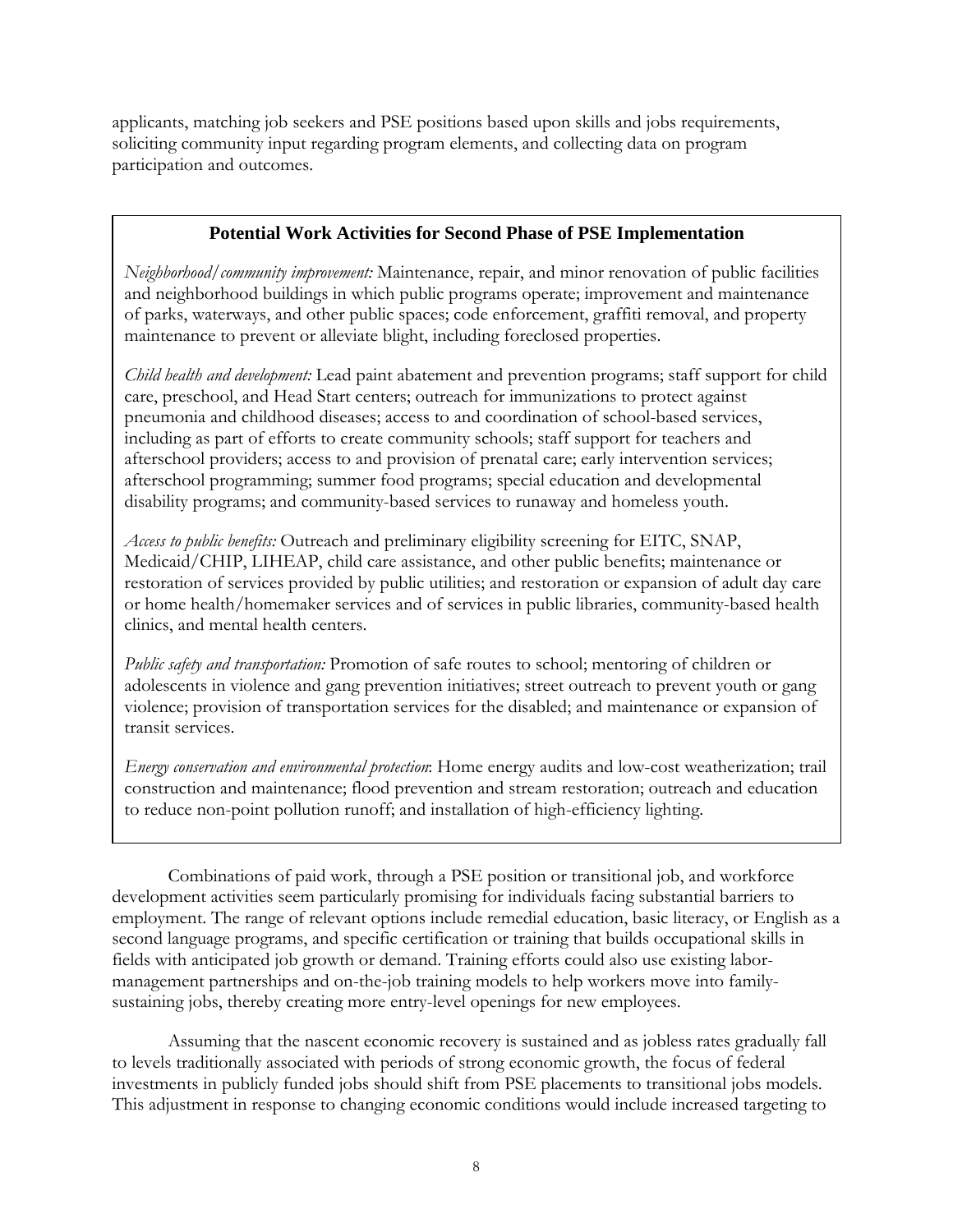<span id="page-8-0"></span>reach individuals with multiple barriers to employment and greater emphasis on successful placements in unsubsidized jobs following program participation. Given the many common elements of PSE and TJ programs, an ongoing investment in transitional jobs during periods of relatively low unemployment would enable states and localities to preserve a public job creation infrastructure and provide a foundation for a quick resumption of PSE initiatives if and when the need should arise.

#### *Preventing Substitution or Displacement of Current Employees*

In recent discussions of PSE options among federal policymakers, concerns about potential substitution and displacement appear to have received a great deal of attention and emerged as a primary reason for not including a PSE program in the latest round of policy recommendations advanced by the Obama administration and key congressional leaders. Without question, these issues require serious consideration in program design and policy development, but the view that they represent an insurmountable obstacle to effective implementation is neither supported by past experience nor rooted in a sensible understanding of hiring and employment practices within local governments. In the early stages of the Comprehensive Employment and Training Act's (CETA) PSE program, shifting staff from regular public payrolls to PSE positions was not clearly prohibited and at times not even actively discouraged, serving in essence as a form of local fiscal relief during the 1975–76 recession. Such behavior was sharply curtailed as part of the revisions to the PSE program in subsequent years, however, and later estimates of substitution and displacement rates within CETA indicated that the problem had been successfully addressed.

In practical terms, the basic eligibility requirement contained in the joint proposal described earlier in this section––that eligible individuals be unemployed for at least 30 days––would help prevent local governments from removing current employees from public-sector payrolls and immediately rehiring them in PSE positions. The joint proposal also calls for: strong prohibitions against substitution and displacement; protections for recently laid-off employees, workers on leave, and striking workers; and preservation of recall rights under collective bargaining agreements. To ensure that these prohibitions and protections can be effectively enforced, the proposal includes grievance procedures, arbitration provisions, enforcement authority in the secretary of labor, rights to judicial review, and private rights of action.

Beyond these essential provisions, however, other strategies could be considered to limit or discourage substitution and displacement within a PSE program. For example, strong transparency provisions of the sort included within ARRA could require local governments to post every PSE position created on the Internet, accompanied by specific instructions of how complaints concerning displacement or substitution can be filed locally and federally. Under these circumstances, attempts to shift workers or jobs from public payrolls to the PSE program would become less attractive and easier to detect.

Local Workforce Investment Boards (WIBs) could also protect against displacement or substitution. The authorizing statute could specify that local governments can fill PSE slots only after the local WIB certifies that such hiring will not result in displacement or substitution. The statute could also include enforcement provisions, including potential penalties (e.g., loss of up to 10 percent of the local Workforce Investment Act (WIA) allocation in the subsequent year) in the event that the U.S. Department of Labor determines that PSE hiring violated the prohibition against displacement and substitution. In large cities where the WIB is controlled by the city, the threat of potential loss of WIA funds would still constitute an effective check against large-scale violations. In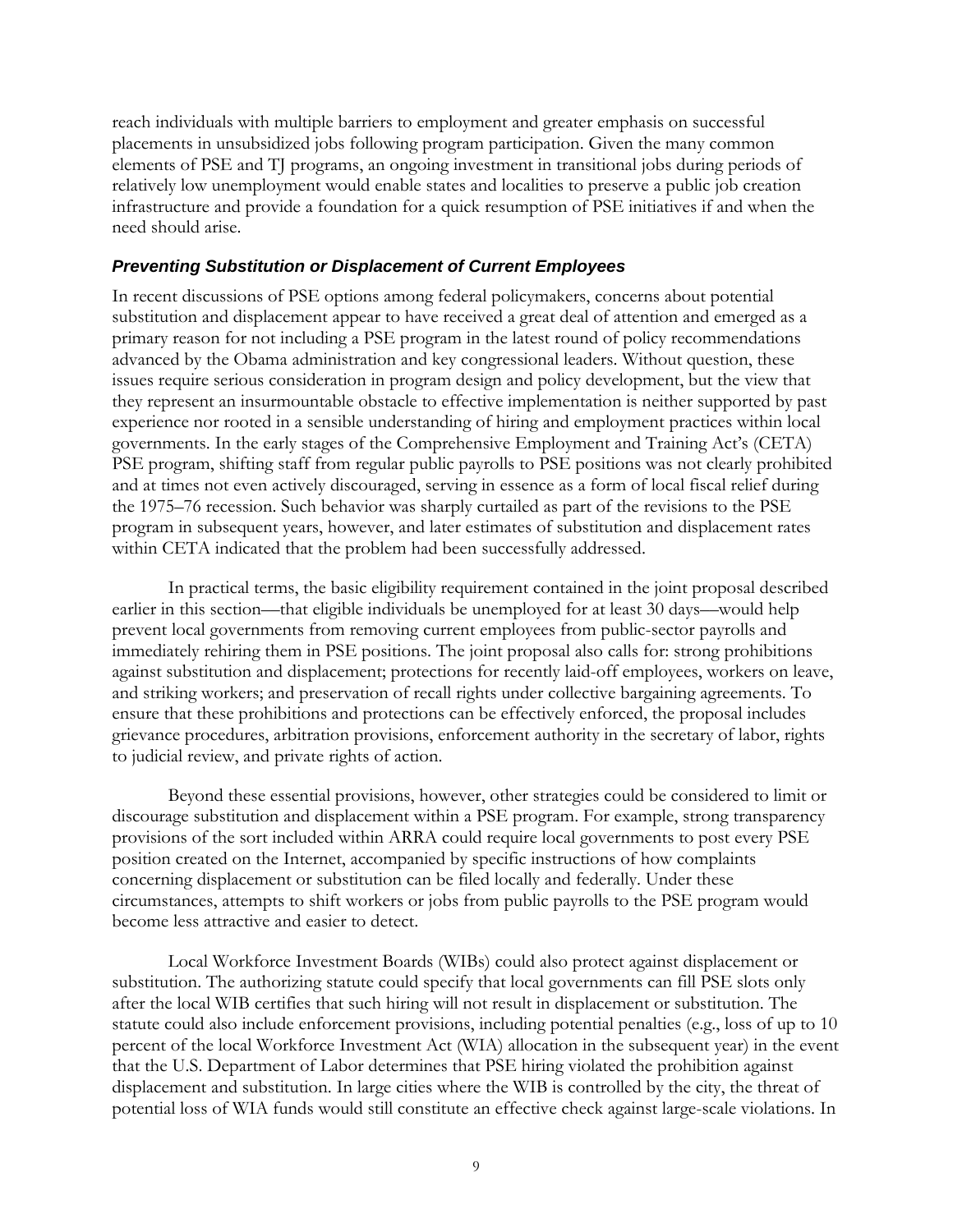<span id="page-9-0"></span>medium and smaller communities, the relative independence of the WIB would be akin to an independent monitor and thereby create a check against such violations.

Finally, any PSE program could reduce incentives for substitution and displacement by limiting the maximum time that any individual can be employed in a PSE position. Such a provision would promote equity (by giving as many people as possible the chance to obtain employment for at least a modest period) and facilitate reduction in the size and scope of the program as labor market conditions improve (by enabling projects or providers to reduce the number of participants through attrition when they hit time limits rather than by firing workers). A maximum employment period of six or nine months in the fast-track phase of the program, and of up to 12 months in its subsequent, longer-term phase, would make substitution or displacement efforts less attractive and assist local officials as they manage and adjust to changes in the size of the PSE program from year to year.

Every attempt to subsidize employment––whether through tax incentives, wage subsidies, or public job creation expenditures––involves some degree of inefficiency, or what economists would call "leakage," when subsidies are provided for jobs that would have been created anyway or maintained in the absence of tax benefits or public spending. This unavoidable result is rarely cited as a major problem in consideration of tax expenditures to stimulate hiring. It certainly should not be viewed as a fatal flaw when direct job creation efforts are carefully designed to prevent substitution or displacement on a large scale.

# **Additional Opportunities to Build Transitional Jobs Capacity with Federal Support**

While efforts among service providers to implement transitional jobs models continue to grow, much remains to be done to build adequate federal, state, and local public infrastructures for administering and financing these programs. In the absence of strong federal leadership, a number of states, counties, and municipalities have begun to create plans targeted at helping the hardest to employ, leveraging funding, and implementing TJ programs to meet growing need. A major challenge now is to create a national framework for TJ funding and knowledge development that can sustain and strengthen these efforts.

Historically, the federal government has not provided dedicated funds for TJ programs. Certain federal funding sources can be used to support TJ programs in part, such as TANF, WIA, and the SNAP Employment and Training program. All these funding sources have rules that create barriers for TJ programs in accessing and applying funding (National Transitional Jobs Network 2009),<sup>[4](#page-20-1)</sup> and they have commitments to different kinds of programming that consume most of the funding. As a result, federal funding sources taken collectively have not supported or produced nearly enough TJ program capacity to meet current needs. However, a number of new TJ funding opportunities could improve this outlook and substantially increase the amount of dedicated funding available for transitional jobs.

## *FY2010 Transitional Jobs Appropriation within the Department of Labor Budget*

The Obama administration has taken a strong step toward ensuring that more Americans will have access to transitional jobs opportunities by including funding in its budget to demonstrate and evaluate TJ program models. In the fiscal year 2010 Labor, Health, and Education Appropriations Consolidated Appropriations Bill, \$45 million was included for TJ programming: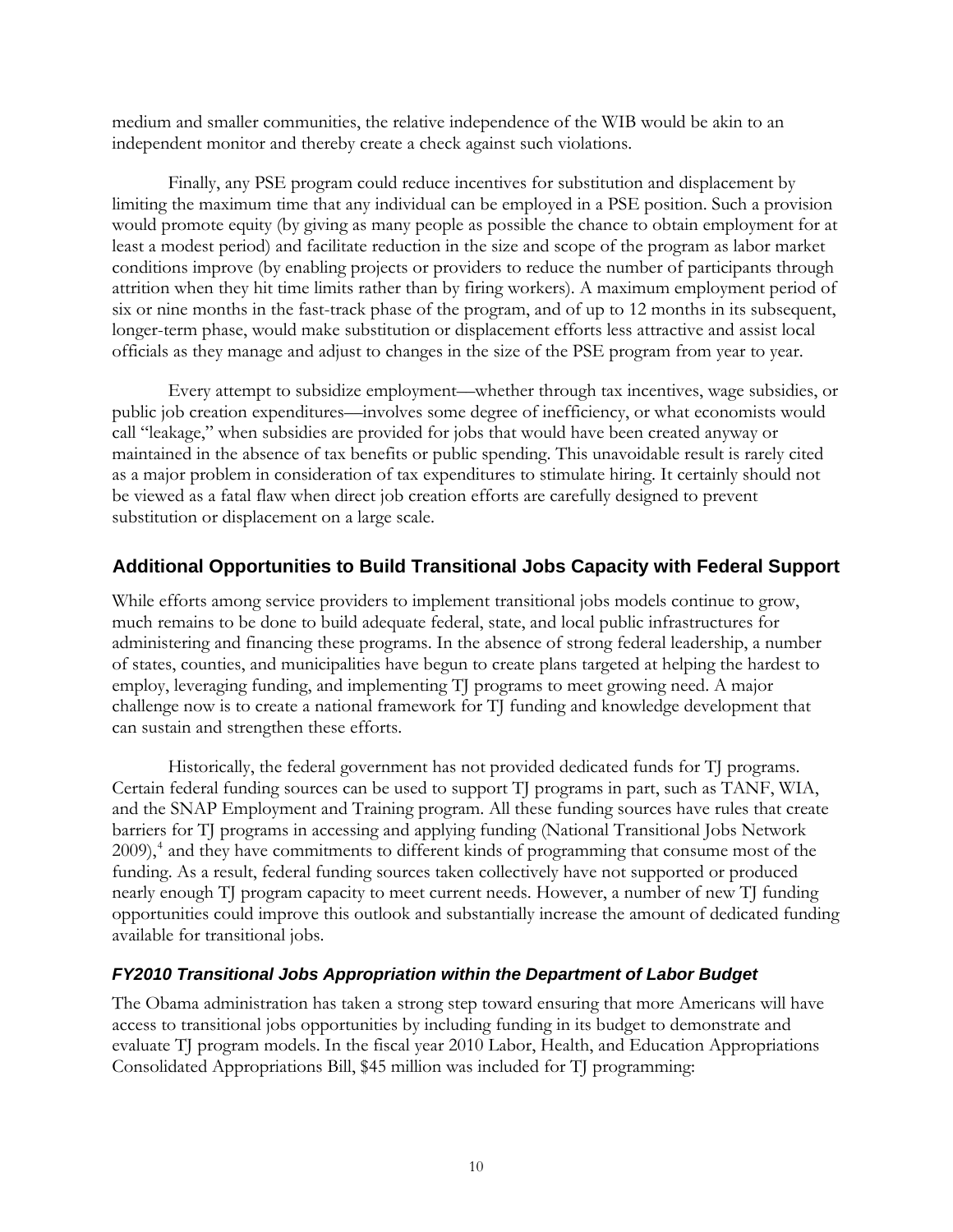- <span id="page-10-0"></span>• In the Department of Labor Pilots, Demonstrations, and Research section, \$30 million is included for transitional jobs activities, and up to 10 percent of the amount may be used for evaluation of such projects or transferred to the Department of Health and Human Services and/or the Department of Justice for support of transitional jobs activities; and
- In section 171 of WIA and section 212 of the Second Chance Act, \$15 million is included for competitive grants to provide transitional job activities for ex-offenders.

The demonstration will likely serve 3,000 to 5,000 people with barriers to employment with an anticipated focus on noncustodial parents and people exiting prison. This estimate assumes the transitional jobs wages range from \$7.25 to \$8.50 an hour (depending on the local minimum wage) and the length of time in the transitional job ranges from three to six months.<sup>[5](#page-20-1)</sup>

The demonstration provides a key opportunity to both build additional capacity across the country and to test enhancements to the model based on what has been learned from previous and ongoing studies of TJ programs. Capacity could be built within the federal government to administer and oversee transitional jobs funds. Enhancements to the model could include rigorous targeting of the program to the hardest to employ, integrating literacy programming with transitional jobs to increase preparedness to enter training, phasing the transitional job into an on-the-job training opportunity in industries where high math and reading levels are not prerequisites, lengthening the transitional job portion for those whose chances of success in the private labor market are limited, and adding intensive transition supports from the transitional job into the unsubsidized job.

## *Inclusion of TJ Provisions in TANF Reauthorization*

In several parts of the country in the late 1990s, subsidized employment programs grew in the form of transitional jobs strategies<sup>[6](#page-20-1)</sup> focused on supporting the transition to work for TANF recipients. The Personal Responsibility and Work Opportunity Reconciliation Act of 1996 authorized the TANF block grant to states, which allowed funds for states to develop subsidized employment programs targeted at people eligible for TANF and noncustodial parents of eligible children.

In addition to the block grant, funds available through the Welfare to Work (WtW) grant program, administered by the Department of Labor and evaluated by the Department of Health and Human Services, spurred much of the early growth in the transitional jobs strategy targeted at welfare recipients. Evaluations of the WtW demonstrations highlighted TJ programs as a promising practice in serving hard-to-employ populations and noted the value of wage-paid work as a vehicle to help with the transition to work. As the WtW funding phased out, transitional jobs activity for TANF recipients slowed owing to challenges in using the TANF block grant for support. Under the block grant, states have the flexibility to design and implement transitional jobs and other subsidized employment programs, but there are barriers to doing so effectively.

The passage of the Deficit Reduction Act (DRA) in 2005, with its significantly more stringent work requirements and reduced flexibility in what activities counted as allowable work activities, put new pressure on states to quickly enroll TANF participants in limited, federally defined countable "core" and "non-core" activities and to reduce caseloads or face significant penalties (Frank 2007). While subsidized employment and other activities in which the TANF participants are paid are defined as core countable activities toward TANF work participation rates, other barrier removal activities and education or training are not. Since TJ programs combine a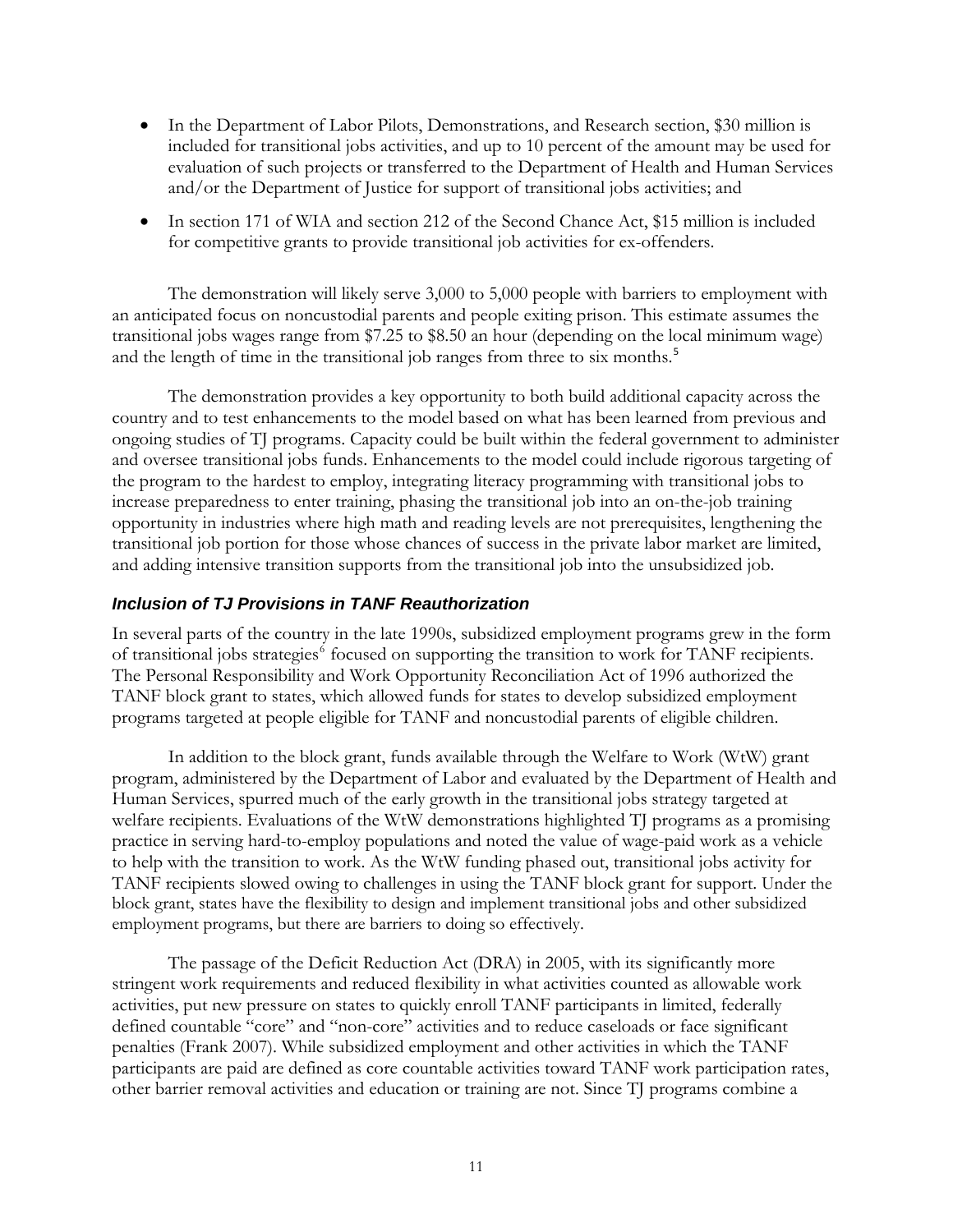<span id="page-11-0"></span>package of services and supports considered core and non-core activities, states have been reluctant to develop these programs because of complicated reporting and verification requirements. In a context that places greater emphasis on verifying participation in countable activities rather than demonstrating the effectiveness of program interventions, many states have had difficulty implementing program services such as transitional jobs programs, which combine core and noncore activities to support participant success.

TANF reauthorization offers an opportunity to ensure that states have the flexibility to develop employment service packages, like TJ programs, that effectively meet the needs of TANF recipients with barriers to employment. Through reauthorization, administrative barriers to implementation can be reduced, the definition of the subsidized employment activity can be broadened to include TJ programs, and a comprehensive definition of transitional jobs that reflects the package of services and supports that TJ programs deliver can be included.

In addition to the states already doing so, many states have interest in operating statewide transitional jobs programs for TANF recipients. This became widely apparent when the TANF Emergency Funds were made available through ARRA. If the disincentives in current funding can be addressed through TANF reauthorization, rapid expansion of transitional jobs for the hardest to employ welfare recipients is likely to occur.

## *Inclusion of TJ Provisions in WIA Reauthorization*

The transitional jobs model seeks to create a pathway out of poverty via work by drawing upon lessons from both the human services and workforce development fields. In practice, the populations targeted by TJ programs––those with severe learning and skills deficits, often combined with other employment barriers—are much more likely to be served by human services agencies than the workforce development system. However, individuals facing these challenges by and large want to work and succeed in work. Prioritizing funding for transitional jobs within the nation's workforce development system is one key way to align and assemble the nation's workforce services along a continuum of opportunities for all as stepping stones along a pathway out of poverty.

The Workforce Investment Act is the main federal funding stream for employment and training services. Although low-income individuals and public assistance recipients have priority of service under the WIA adult funds, since the enactment of WIA, the share of low-income individuals receiving intensive or training services through the WIA adult program has dropped to just under half (CLASP 2008). Several factors may be contributing to the declining share of lowincome individuals who exit the WIA adult program, including declining funding, types of performance measures, sequential service requirements, and the lack of any strong, explicitly defined targeting requirement in current law.

While current WIA law and regulations support several elements of TJ programs (including employer engagement, case management, job placement, follow-up services, and education and training components of the program), and WIA funds can be used to fund wages for participants in certain instances through on-the-job training or paid work experience, unfortunately they have proven difficult to use for TJ programming. WIA funding is challenging for TJ programs to access and manage given that only parts of the program are consistently supported, WIA does not prioritize or emphasize transitional jobs, and WIA typically does not provide resources for the core component of the strategy: the paid transitional job.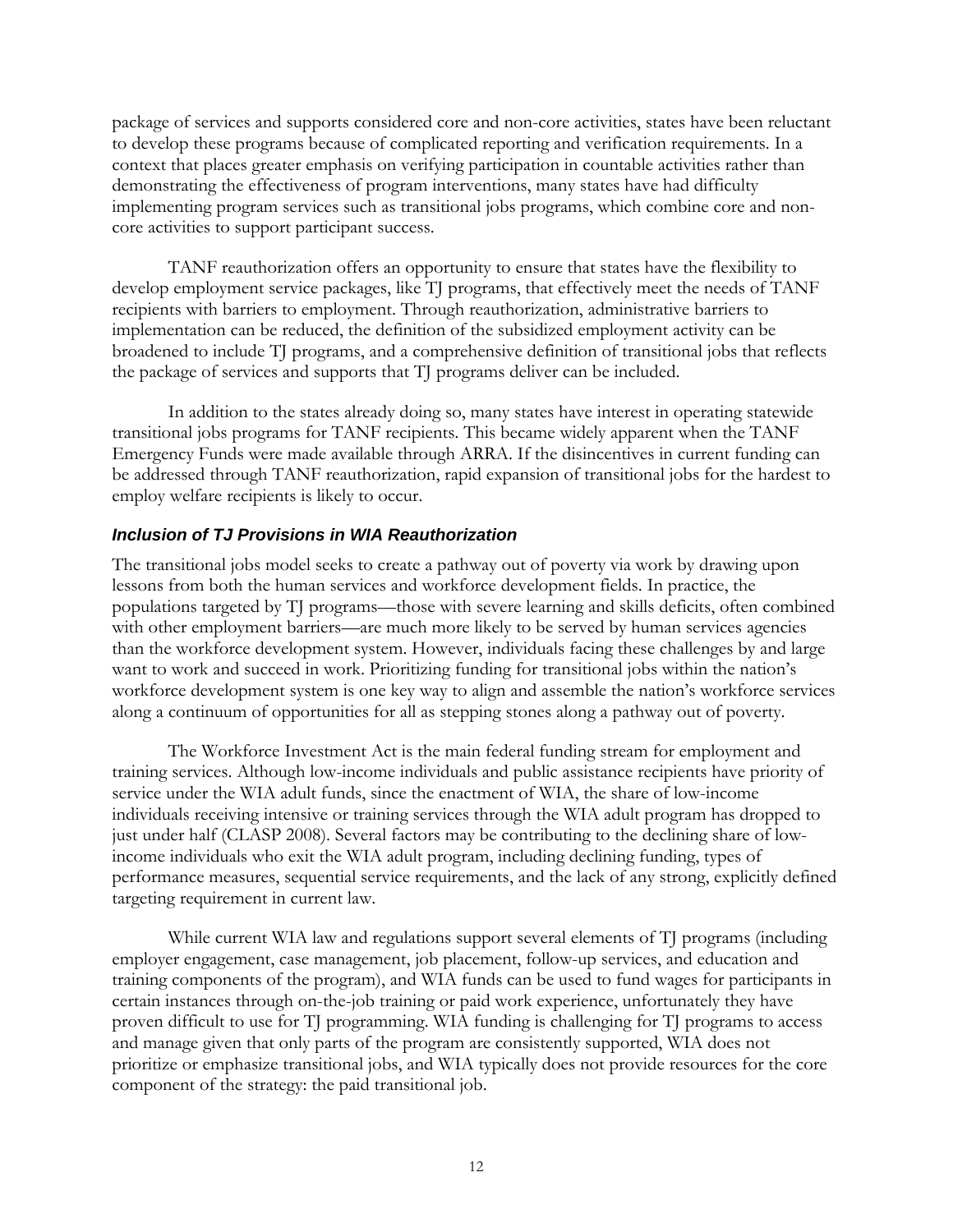<span id="page-12-0"></span>WIA reauthorization presents an opportunity to remove disincentives to serving those with barriers to employment, require stronger targeting of services, and provide support for program models geared toward helping individuals who face difficulties in the labor market, such as transitional jobs. To ensure that the WIA adult program explicitly supports TJ programs for individuals with severe and multiple barriers to employment, it must be changed to include a definition of transitional jobs and to specify that transitional jobs are an allowable activity and allowable use of funds. For these changes to be effective, WIA reauthorization also should include increased funding, have a heightened emphasis on training and services that enable people to succeed in training, and remove disincentives in performance measures to encourage provision of services to individuals with disabilities and other barriers to employment (Baider 2008). If these changes are made to WIA, it could result in a workforce development system that is much more effective at serving people with barriers to employment.

#### *Expanded TJ Use for Ex-offenders in Reentry Initiatives*

Nearly 650,000 people are released from incarceration every year in the United States, and most return to incarceration within three years. This reality has left many states and localities seeking effective solutions to curb recidivism and stem the rising costs borne by corrections systems, families, communities, and social service systems. Employment is one stabilizing force for people as they reenter communities from incarceration, and rigorous, random assignment evaluations of TJ programs have found statistically significant decreases on recidivism by those that participate in TJ programs compared with those in job search activities (Redcross et al. 2009).

Because of these realities, TJ programs are expanding across the country to meet the employment needs of people reentering communities from incarceration. TJ programs help stabilize individuals returning from incarceration, provide much-needed income, focus on addressing personal and work-related barriers, provide a current reference for employers, and can help meet the responsibilities of probation and parole as well as link participants with housing, treatment, education or training, family reunification, and other support services.

The Second Chance Act included the most robust set of resources to date to help states and localities plan and implement effective reentry solutions. TJ programs were included within the legislation as an allowable use of grant funds for government entity planning efforts and nonprofit mentoring and juvenile justice program development. As a result of the availability of these resources, several government planning efforts and individual program development efforts included TJ programs in grant applications. While initial funding under the Second Chance Act fell far short of both interest and need, a greater number of TJ programs for people returning from incarceration may emerge if additional grant funds become available.

The newly introduced Criminal Justice Reinvestment Act of 2009 would establish a federal grant program to help states and local jurisdictions implement data-driven, evidence-based policies to increase public safety, control growth in prison and jail populations, and slow spending on corrections. After identifying the best strategies, communities could apply for funds to implement an array of risk-reduction programs including education or job training. This opportunity provides a potential new source of support for TJ programs, and work could be done to ensure that transitional jobs constitute an allowable use of these funds.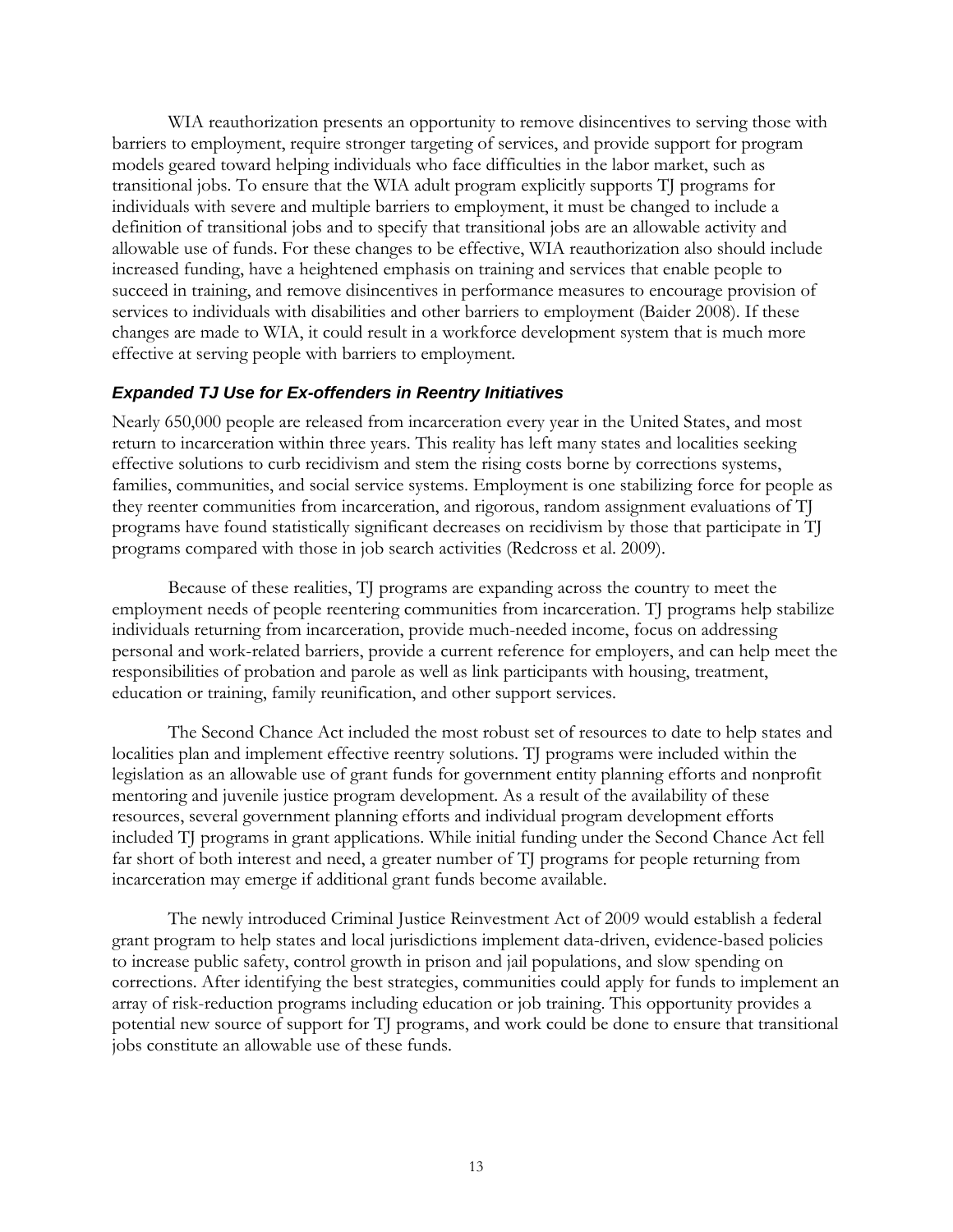#### **Research Evidence to Support PSE and TJ Investments**

<span id="page-13-0"></span>While a thorough review of the research literature on public job creation efforts is well beyond the scope of this paper, it is important to note that the portrayal of PSE programs as inherently wasteful or ineffective is at odds with much of the research evidence.<sup>[7](#page-20-1)</sup> The nation's oldest and largest federal job creation programs—such as the PSE programs created as part of the Comprehensive Employment and Training Act (CETA) of 1973 and the Depression-era Works Progress Administration (WPA)—certainly had their shortcomings. However, the full body of research on these programs also documents their impressive accomplishments and provides ample basis for concluding that modern PSE adaptations could successfully advance key public policy goals during periods of high unemployment. In addition, the focus on these very large scale federal initiatives often obscures the promising results generated by several smaller, more recent innovations that suggest that publicly funded jobs should be viewed as more flexible policy tools that can help hard-to-employ individuals overcome employment barriers even in times of relative prosperity.<sup>[8](#page-20-1)</sup>

Looking back, the WPA achieved remarkable scale by putting more than 3 million unemployed Americans back to work at its peak in 1938. Its most enduring legacy is found in its contributions to the nation's infrastructure. Under the program, the nation built or reconstructed 617,000 miles of new roads, 124,000 bridges and viaducts, and 35,000 buildings. It also financed a wide array of other labor-intensive work projects, including the construction of sidewalks, street curbs, school athletic fields, parks, playgrounds, and landing fields as well as national landmarks such as the Philadelphia Art Museum and New York City's Central Park Zoo and LaGuardia Airport. Implemented in an era before the advent of in-depth program evaluations, little is known about the impact of the WPA on participants beyond its obvious role in helping meet their basic subsistence needs.

The success of CETA's PSE program was defined initially by how quickly new PSE slots were created to combat widespread joblessness. The scale at which the program operated was impressive. In 1978, the PSE program provided jobs for more than 700,000 disadvantaged adults throughout the nation. Overall, the program also served a very disadvantaged population. More than three-quarters of all PSE enrollees in fiscal year 1980 earned less than \$4,000 during the previous year. Half these enrollees had been unemployed for more than 13 weeks, and two-fifths were receiving some form of public assistance. One in every two enrollees was a minority, and one in three lacked a high school diploma. While some of the work performed by participants no doubt would have been undertaken in the absence of the program, field studies conducted between 1977 and 1980 suggest that between 80 and 90 percent of CETA's PSE expenditures contributed directly to net job creation.

At the same time, local governments were faced with many challenges as they sought to implement the CETA PSE program under far-from-ideal conditions. Pressures for rapid expansion in 1977 and 1978 seriously compromised attempts to maintain program quality. Shifting goals and eligibility criteria gave local administrators little chance to set clear objectives and be held accountable for results, particularly as the primary measure of the program's effectiveness shifted within the span of a few short years from aggregate job creation to success in moving participants into unsubsidized jobs. Perhaps surprisingly under these circumstances, more rigorous evaluations of the PSE program still found lasting impacts on participants' earnings, particularly for women. For example, the annual earnings in 1978 of female PSE participants who had enrolled in fiscal year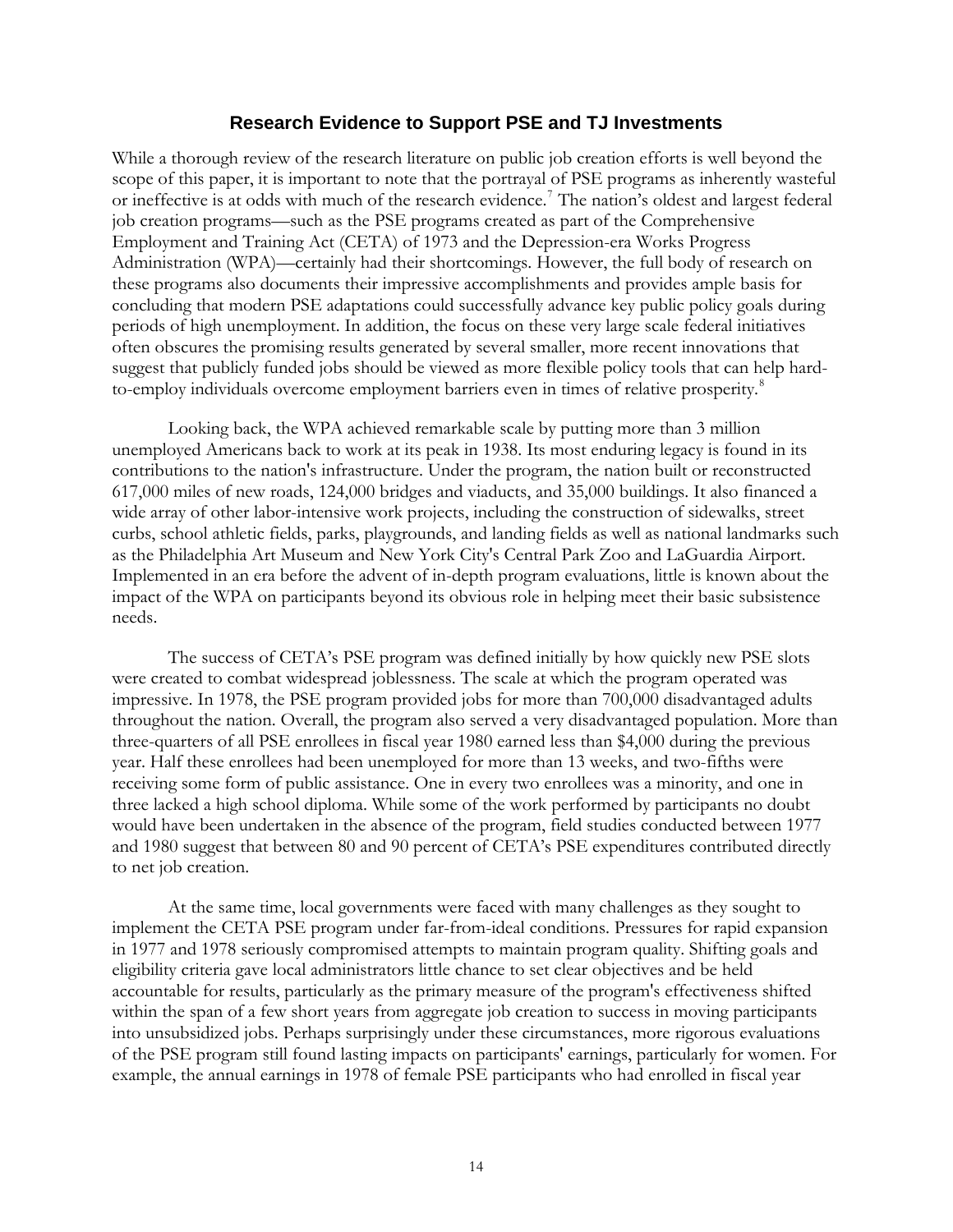1976 were \$1,100 higher than those of matched control groups. Earnings gains among white men enrolled that year were more modest, and no gains were found for minority men.

Public job creation strategies received much less attention in the 1980s and early 1990s, following the elimination of the CETA PSE program during the first year of the Reagan administration. Nonetheless, evaluations of a number of smaller-scale programs during this period add to the accumulated evidence that public job creation can be an important tool for aiding disadvantaged workers and depressed communities. Some of these models focused explicitly on transitions into unsubsidized employment, relying on close supervision, time-limited work assignments, intensive job search or placement activities, and support services to help participants move into the regular job market. These programs heavily emphasized skills development, frequently combining paid work with education or training to boost participants' employability. Other initiatives were designed primarily to put people back to work quickly in times of high unemployment and to increase the overall supply of jobs available to low-skilled workers. While virtually all these efforts have sought to assist relatively disadvantaged individuals, some have been targeted exclusively on longer-term welfare recipients or unemployed youth.

Since the mid-1990s, there has been a resurgence of interest in developing publicly funded employment opportunities for people who are chronically unemployed, with an increasing emphasis on transitional jobs focused on the hardest to employ. This emphasis on the hardest to employ resulted from three trends:

- through the creation and reauthorization of the TANF program, new attention was focused on long-term welfare recipients who had limited work experience;
- as a result of record high prison populations, the needs of newly released people with criminal records back into communities became more prominent; and
- with the large-scale creation of plans to end homelessness nationwide, the employment challenges faced by people who are homeless became more apparent.

As these hard-to-employ populations grew, so did the acknowledgement that traditional workforce development systems were not designed to serve them well.

During this time, both program expansion and research were spurred, the most comprehensive of which is the Enhanced Services for the Hard-to-Employ Demonstration and Evaluation Project, which is testing innovative employment strategies for groups facing serious obstacles to finding and keeping a steady job. While final reports from the study are forthcoming, a number of important findings relating to transitional jobs have been documented:

• The evaluation of Philadelphia's Transitional Work Corporation (TWC) uses a rigorous design in which nearly 2,000 long-term and potential long-term welfare/TANF recipients were assigned at random to TWC's transitional jobs program, or STEP (barrier removal activities), or to a control group that did not participate in either program. After 18 months, the TJ participants experienced statistically significant increases in earnings as well as significant deceases in both receipt of TANF and TANF payment amounts. These results show the TJ model providing significantly better outcomes than both the control group and the group receiving pre-employment services, but the fact that only about half of the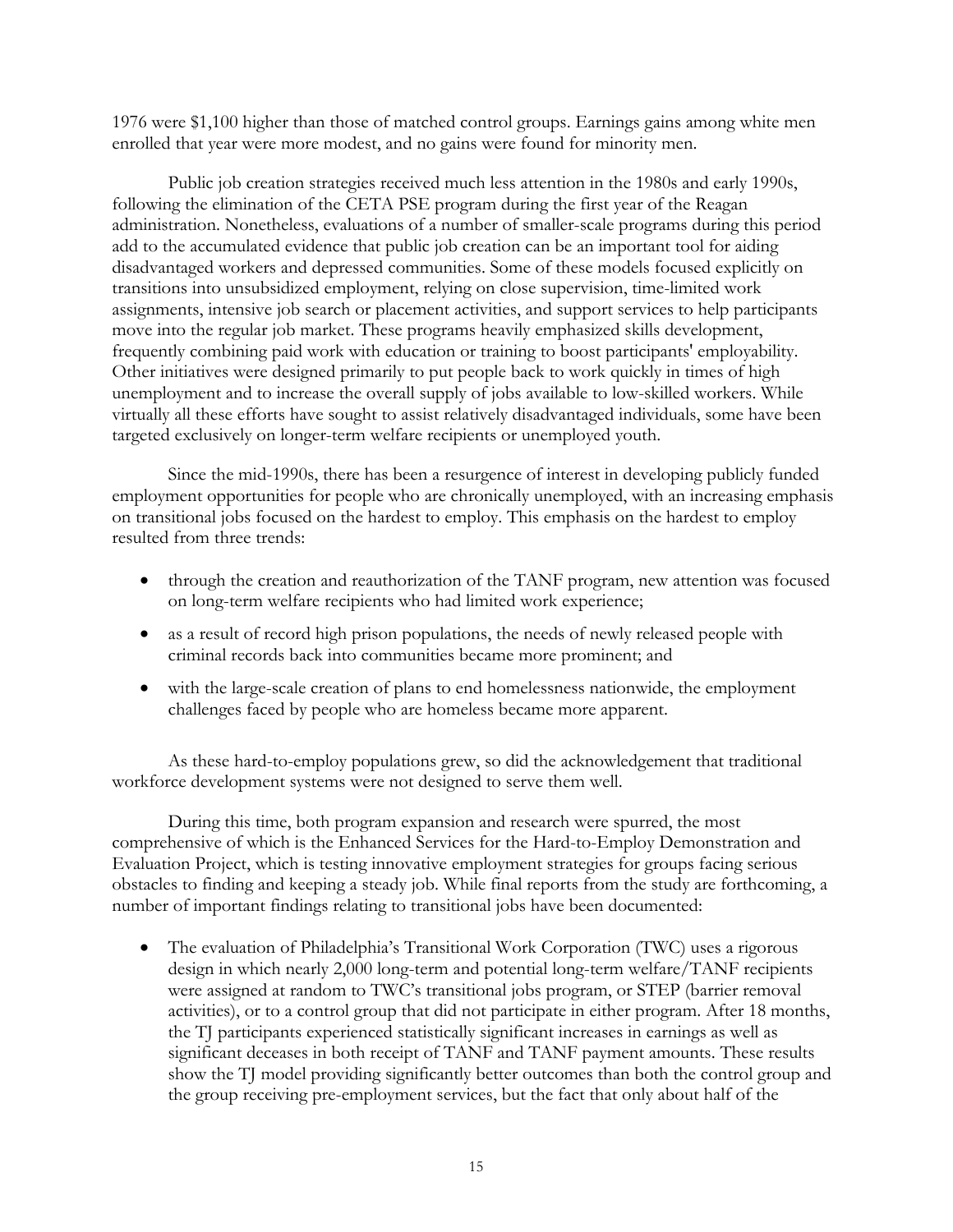<span id="page-15-0"></span>program group ever worked in a transitional job may have diluted the program's impact. TWC's program had the greatest effect on unsubsidized employment among the most disadvantaged participants, defined as those with little or no recent employment and long histories of TANF receipt (Bloom 2008; Bloom et al. 2009; Jacobs 2009).

• The impacts of Center for Employment Opportunities' (CEO) transitional jobs program in New York City are also being assessed using a rigorous research design. A total of 977 exprisoners who reported to CEO were assigned, at random, to either a program group that was eligible for all of CEO's services or a control group that received basic job search assistance. In the first two years of follow-up, CEO generated a large but short-lived increase in employment; the increase was driven by CEO's transitional jobs. By the end of the first year of the study period, the program and control groups were equally likely to be employed, and their earnings were similar. Yet strikingly, CEO reduced recidivism during both the first and the second year of the study period: the program group was significantly less likely than the control group to be convicted of a crime, to be admitted to prison for a new conviction, or to be incarcerated for any reason in prison or jail during the first two years of the study period (Redcross 2009; Redcross et al. 2009). New research on TJ and recidivism is ongoing (Joyce Foundation 2009).

While the findings from this latest round of research appear mixed, a number of improvements to the program model have occurred since the studies began to enhance longer-term outcomes. For example, the research shows that transitional jobs programs substantially increased employment in the short term but the effects fade. Transitional jobs programs have since altered the model to include more robust employment transition and retention services, and program data are showing more lasting employment effects. Research findings on employment rates for the control groups in these studies are low, indicating that programs are successfully targeting groups that had great difficulty finding employment and who otherwise may not be employed. The research evidence also shows that TJ programs meet important objectives beyond employment—most notably reductions in recidivism—highlighting the importance of thinking more broadly about the value of these programs. Finally, the studies have documented the feasibility of operating large-scale transitional jobs programs that offer real work. With sustained federal investments in TJ expansion and knowledge development, future refinements and adjustments to current TJ models hold the promise for even stronger outcomes for the most disadvantaged jobseekers.

## **ARRA: Early Lessons Learned about Job Creation**

No dedicated funds for public service employment or transitional jobs programs were authorized through the American Recovery and Reinvestment Act, although subsidized employment was an allowable activity for some of the funds (most notably the TANF Emergency Funds and the youth summer jobs program).

With the opportunity to develop or expand subsidized employment programs provided through ARRA's TANF Emergency Fund and guidance by the Department of Health and Human Services articulating that expenditures for subsidized employment should include "all expenditures related to operating a subsidized employment program, including the cost of overseeing the program, developing work sites, and providing training to participants," several counties and states began developing subsidized employment and transitional jobs programs focused on providing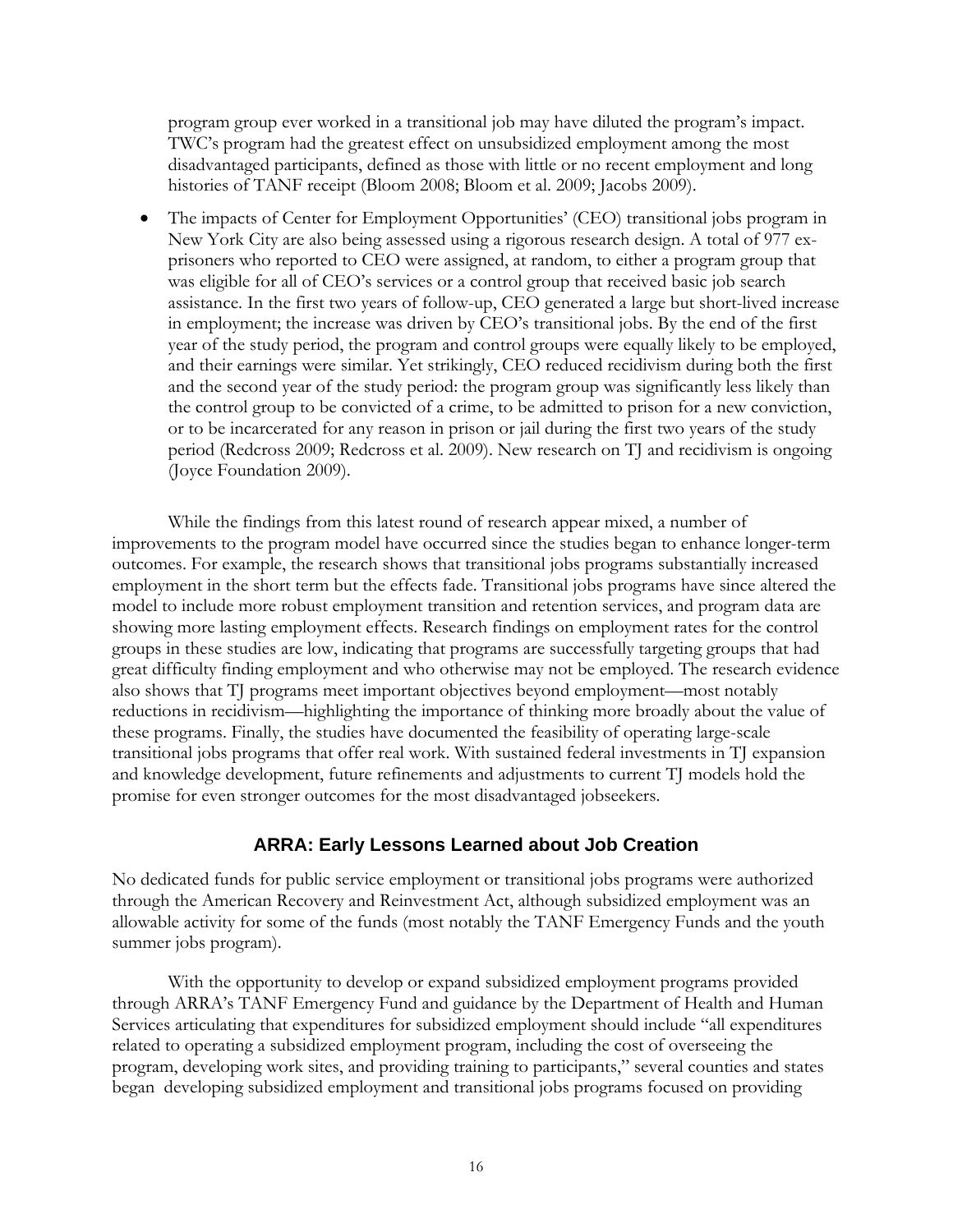immediate subsidized income, supportive services, work experience, and skill building leading to unsubsidized employment.

While HHS's flexibility and guidance on the use of third-party expenditures toward a state's 20 percent allocation for expanded TANF services<sup>[9](#page-20-1)</sup> has allowed for a greater number of states to draw down ARRA TANF emergency funds and to build and expand subsidized employment and transitional jobs programs, many cash-strapped states have cited the match requirement as the most significant barrier to implementing or expanding TANF services despite significant interest in doing so. For some states and counties, however, collaborations with employers, private foundations, human services and workforce development agencies, and service providers expanded significantly during this period, signaling the desire for program development and a deepening of capacity and infrastructure to do so.

The interest and take-up of subsidized employment and transitional jobs programs given the resources and flexibility to do so indicate that states recognize immediate wage-paid employment as vital to getting earned income into the pockets of individuals and supporting community economic stability.

Increases in Workforce Investment Act allocations for youth services through ARRA and the Department of Labor's guidance encouraging the development of transitional jobs programs for older, out-of-school youth resulted in a handful of states and entities developing Transitional Jobs programs for these youth in 2009. For example, building on their youth summer jobs efforts, the Georgia Department of Labor rolled out a transitional jobs program for at-risk and older out-ofschool youth (age 14–24) with one or more barriers to employment. Internships were provided by private and public employers for six to eight weeks. Wages started at minimum wage and averaged \$9 to \$10 an hour.

# **Examples of ARRA TANF Emergency Funds Used for Transitional Jobs**

- **Los Angeles County** is using its share of TANF Emergency Funds to expand TJ opportunities with a goal of placing 10,000 participants in subsidized employment by March 2010. Partners include the South Bay Workforce Investment Board, United Way, and the L.A Economic Development Corporation. **San Francisco County** is also using TANF Emergency Funds to expand its JOBS NOW! program to provide TJ slots to an additional 1,000 unemployed and underemployed parents by September 2010.
- Additionally, **at least 10 other counties in California** are developing or expanding TJ program models as a result of ARRA TANF Emergency Funds. In total, California estimates it will use more than \$300 million in TANF Emergency Funds for TJ programs.
- **New York State** is planning a \$39 million effort to provide transitional jobs program opportunities to unemployed individuals. The state will spend \$25 million to create a new Transitional Jobs Initiative to provide paid, subsidized work experience—combined with educational opportunities related to work—to TANF-eligible individuals including disconnected youth and formerly incarcerated. Remaining funds will be used to create TJ programs leading to the green jobs and health care sectors.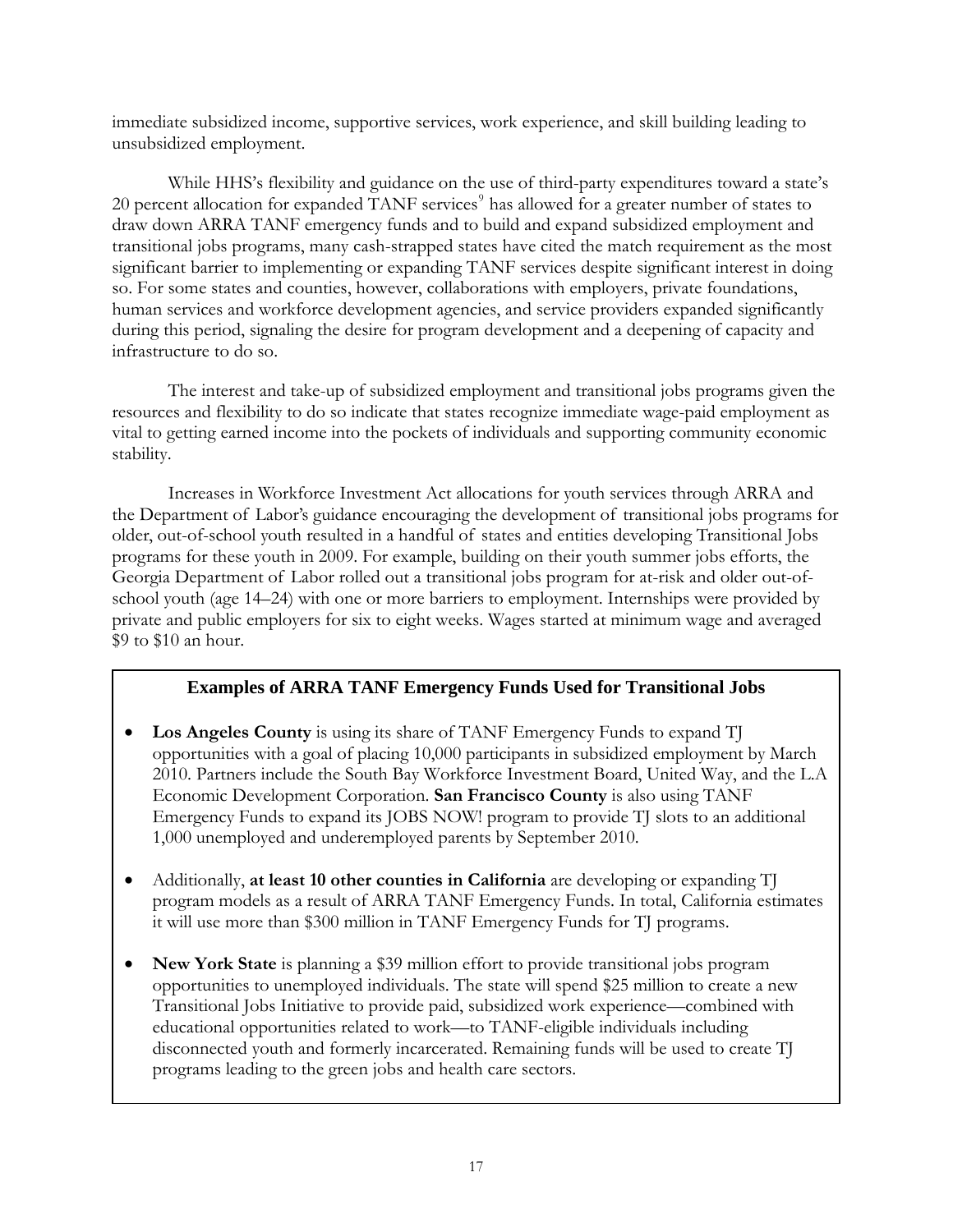<span id="page-17-0"></span>While American Recovery and Reinvestment Act investments are still under way, some early lessons are already apparent. Despite intense efforts to allocate, disburse, and spend new federal funds quickly, the focus on infrastructure improvements and other capital-intensive projects has resulted in longer lead times for implementation and completion than would be expected in a PSE program. In addition, while information regarding the job creation impact of many of these projects remains incomplete, it seems likely that their capital and skill requirements will result in relatively high costs per job created and fewer employment opportunities for less-skilled individuals among the unemployed. The evidence and experience of state subsidized jobs activity related to ARRA indicates that the interest in a national PSE and transitional jobs program exists, and could be further expanded and strengthened with dedicated funding and investments in infrastructure development.

#### **Conclusion**

A new federal initiative that puts jobless individuals immediately to work must be a central element of any strategy for restoring economic growth and responding to pressing human needs in 2010 and beyond. To quickly ramp up program capacity and ensure effective implementation across the nation, a coherent federal strategy and focused investment are needed. In addition, for future economic downturns, the policy goal should be to create a permanent public job creation infrastructure that responds to changing needs across the business cycle. During recessionary periods, federal funding for publicly funded jobs would be focused on public service employment programs that primarily play a countercyclical role. As labor markets tighten during periods of recovery, federal investments would shift to emphasize transitional jobs models, with a greater focus on hard-to-employ individuals who would otherwise be shut out of the labor market and a goal of placing participants as soon as possible into unsubsidized employment.

Past experience and research findings offer frequent reminders that both PSE and TJ programs are complex policy interventions and therefore challenging to design and implement effectively. For this reason, federal investments in public job creation must include a sustained commitment to state and local knowledge development and capacity-building efforts. The potential benefits of PSE and TJ programs as national policy tools are far reaching: they provide muchneeded work and earned income that stimulates communities by quickly employing people and providing beneficial work in neighborhoods. In addition, the need for publicly funded jobs is—and will continue to be—great, and interest among key policymakers at all levels is high. With strong federal action now, the Obama administration and Congress can continue to combat the current economic crisis and also lay the groundwork for measures that can greatly enhance America's readiness to respond to any future economic downturn.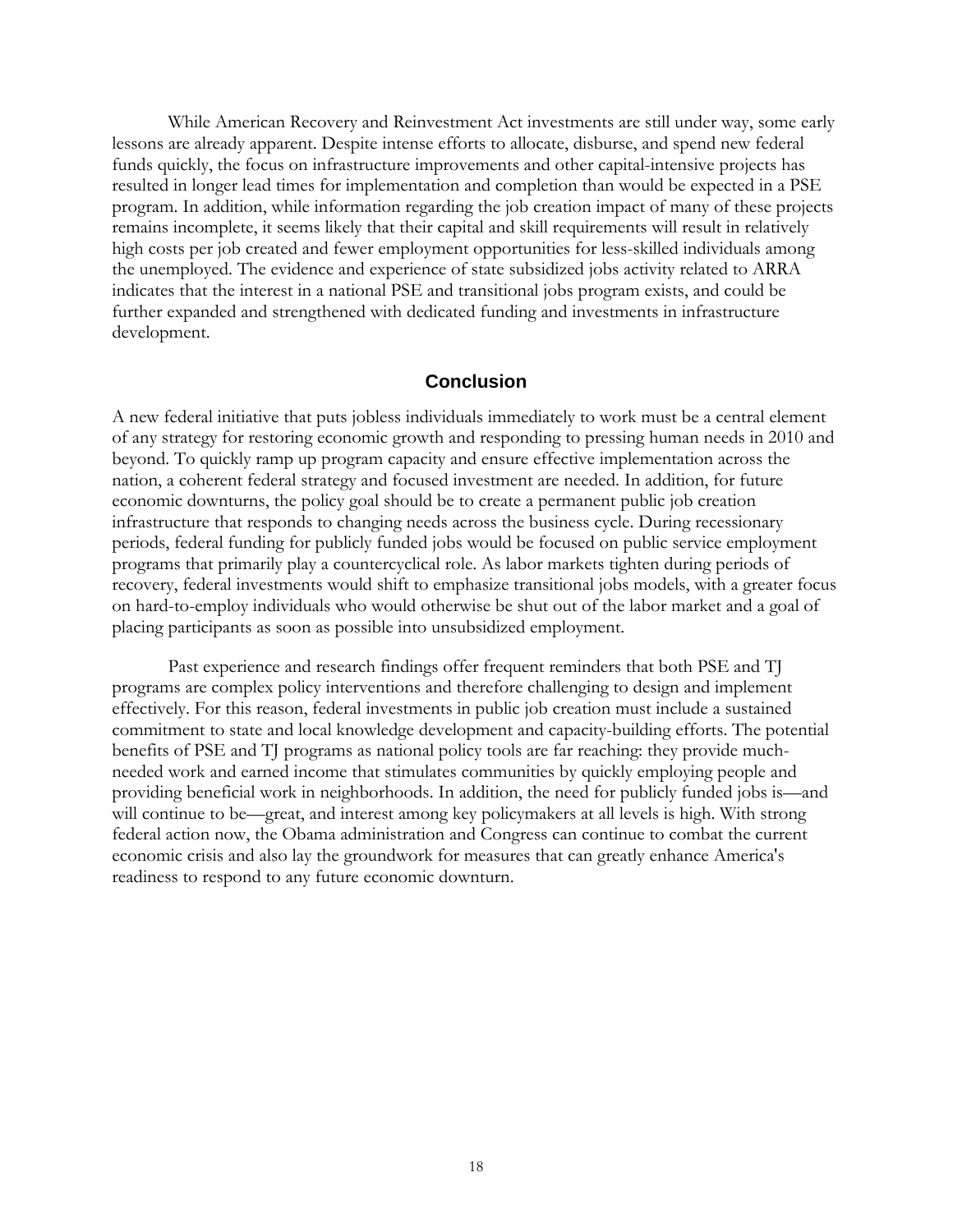#### **References**

- <span id="page-18-0"></span>Baider, Allegra. 2008. "Congressional Action Needed to Ensure Low-Income Adults Receive Critical Employment and Training Services under the Workforce Investment Act." Washington, DC: Center for Law and Social Policy.
- Banks, M. H. 1995. "Psychological Effects of Prolonged Unemployment: Relevance to Models of Work Re-entry Following Injury." *Journal of Occupational Rehabilitation* 5(1): 37–53.
- Blank, Rebecca M., and Brian Kovak. 2008. "The Growing Problem of Disconnected Single Mothers." Working paper 2007-28. Ann Arbor: National Poverty Center, University of Michigan. http://www.npc.umich.edu/publications/working\_papers/
- Bloom, Dan. 2008. "Alternative Welfare-to-Work Strategies for Hard-to-Employ TANF Recipients." Presentation at the APPAM Annual Research Conference, Los Angeles, November 6–8.
- Bloom, Dan, Sarah Rich, Cindy Redcross, Erin Jacobs, Jennifer Yahner, and Nancy Pindus. 2009. "Alternative Welfare-to-Work Strategies for the Hard-to-Employ: Testing Transitional Jobs and Pre-employment Services in Philadelphia." New York: MDRC.
- Briggs, Vernon M. 1981. "The Revival of Job Creation Programs in the 1970s: Lessons for the 1980s." Paper presented at the meeting of the Industrial Relations Research Association, Washington, D.C., December.
- Center for Law and Social Policy. 2008. "Written Comments on Workforce Investment Act Reauthorization Prepared for the Senate WIA Listening Session." Washington, DC: Center for Law and Social Policy
- Danziger, Sandra, Mary Corcoran, Sheldon Danziger, Colleen Heflin, Ariel Kalil, Judith Levine, Daniel Rosen, Kristin Seefeldt, Kristine Siefert, and Richard Tolman. 2000. *Barriers to the Employment of Welfare Recipients.* Ann Arbor: Poverty Research and Training Center, University of Michigan.
- Frank, Abbey. 2007. "Increasing Opportunities: Creating and Expanding Transitional Jobs Programs for TANF Recipients under the Deficit Reduction Act." Washington, DC: Center for Law and Social Policy.
- Frese, M., and G. Mohr. 1987. "Prolonged Unemployment and Depression in Older Workers: A Longitudinal Study of Intervening Variables." *Social Science and Medicine* 25(2): 173–78.
- Goldberg, Heidi. 2002. "Improving TANF Program Outcomes for Families with Barriers to Employment." Washington, DC: Center on Budget and Policy Priorities.
- Jacobs, Erin. 2009. "Alternative Employment Strategies for Hard-to-Employ TANF Recipients: Three-Year Impacts from the Philadelphia Site of the Enhanced Services for the Hard-to-Employ Demonstration." Presentation at the APPAM Annual Research Conference, Washington, D.C., November 5–7.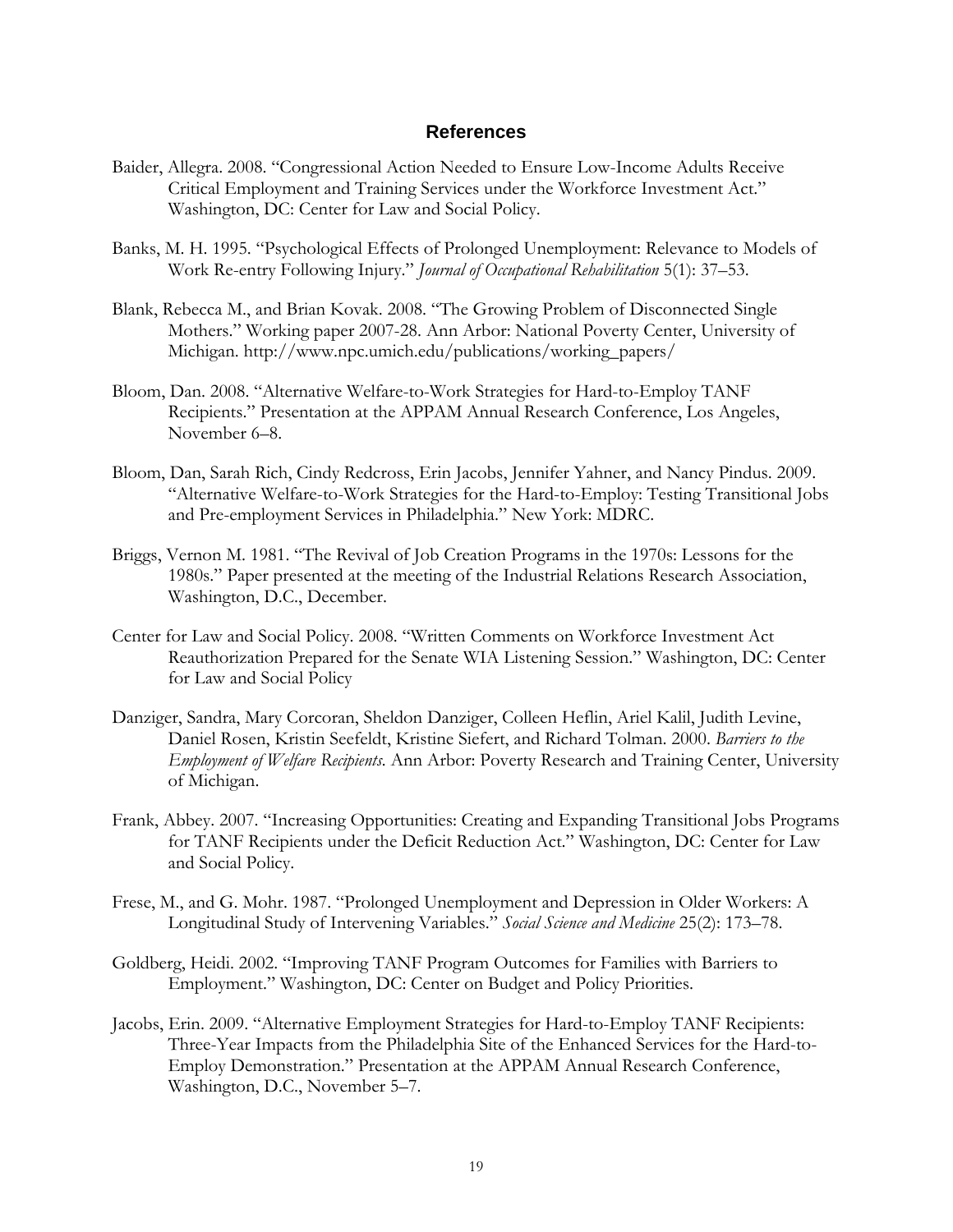- Mishel, Lawrence, Ross Eisenbrey, John Irons, Josh Bivens, and Ethan Pollack. 2009. *American Jobs Plan: A Five-Point Plan to Stem the U.S. Jobs Crisis*. Washington, DC: Economic Policy Institute. http://www.epi.org/index.php/american\_jobs/understanding\_the\_jobs\_crisis.
- National Transitional Jobs Network. 2009. "Priorities for the New Presidential Administration to Reduce Poverty through Transitional Jobs Programs." Chicago: National Transitional Jobs Network.
- Olson, Krista K., and LaDonna Pavetti. 1996. *Personal and Family Challenges to the Successful Transition from Welfare to Work.* Washington, DC: The Urban Institute.
- Rangarajan, Anu, and Amy Johnson. 2002. *Current and Former WFNJ Clients: How Are They and Their Children Faring 40 Months Later?* Princeton, NJ: Mathematica Policy Research, Inc
- Redcross, Cindy. 2009. "Transitional Jobs for Ex-prisoners: Three-Year Results from a Random Assignment Evaluation." Presentation at the APPAM Annual Research Conference, Washington, D.C., November 5–7.
- Redcross, Cindy, Dan Bloom, Gilda Azurdia, Janine Zweig, and Nancy Pindus. 2009. "Transitional Jobs for Ex-prisoners: Implementation, Two-Year Impacts, and Costs of the Center for Employment Opportunities (CEO) Prisoner Reentry Program." New York: MDRC.
- Savner, Steve. 2009. The Community Infrastructure Program: Creating Jobs, Rebuilding Communities." Washington, DC: Center for Community Change.
- Schirmer, Sarah, Ashley Nellis, and Marc Mauer. 2009. *Incarcerated Parents and Their Children: Trends 1991–2007*. Washington, DC: The Sentencing Project.
- Taylor, Mary Jane, and Amanda Smith Barusch. 2004. "Personal, Family, and Multiple Barriers of Long-Term Welfare Recipients." *Social Work* 49(2): 175–83.
- Warr, P., and P. Jackson. 1985. "Factors Influencing the Psychological Impact of Prolonged Unemployment and of Re-employment." *Psychological Medicine* 15(4): 795–807.
- Winter-Ebmer, Rudolf, and Steven Raphael. 1999. "Identifying the Effect of Unemployment on Crime." Discussion Paper 2129. London: Centre for Economic Policy Research. Available at http://www.cepr.org/press/DP2129.htm
- The Joyce Foundation. 2009. "Transitional Jobs Reentry Demonstration: Testing Strategies to Help Former Prisoners Find and Keep Jobs and Stay Out of Prison." Chicago: The Joyce Foundation.